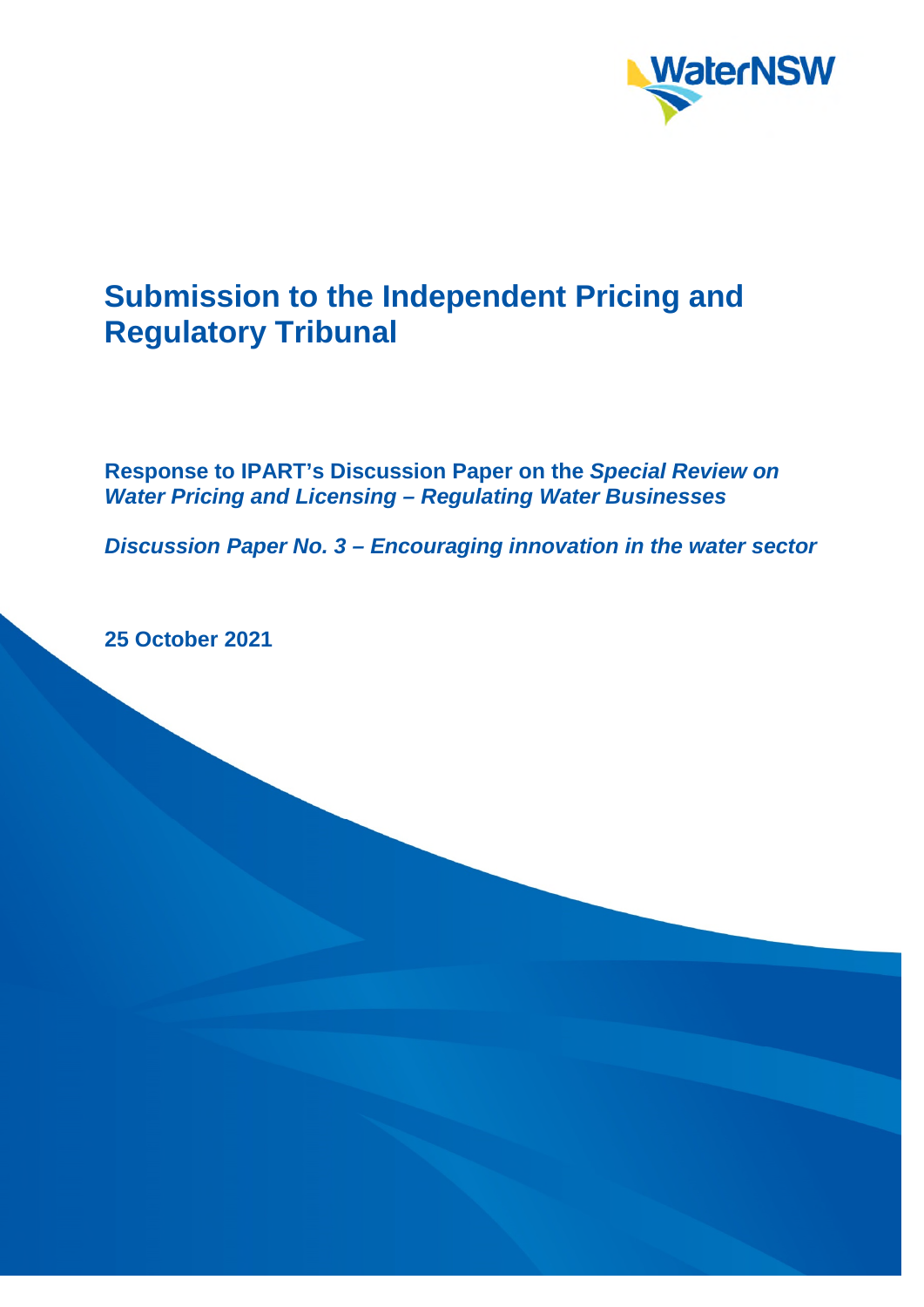This page is intentionally blank.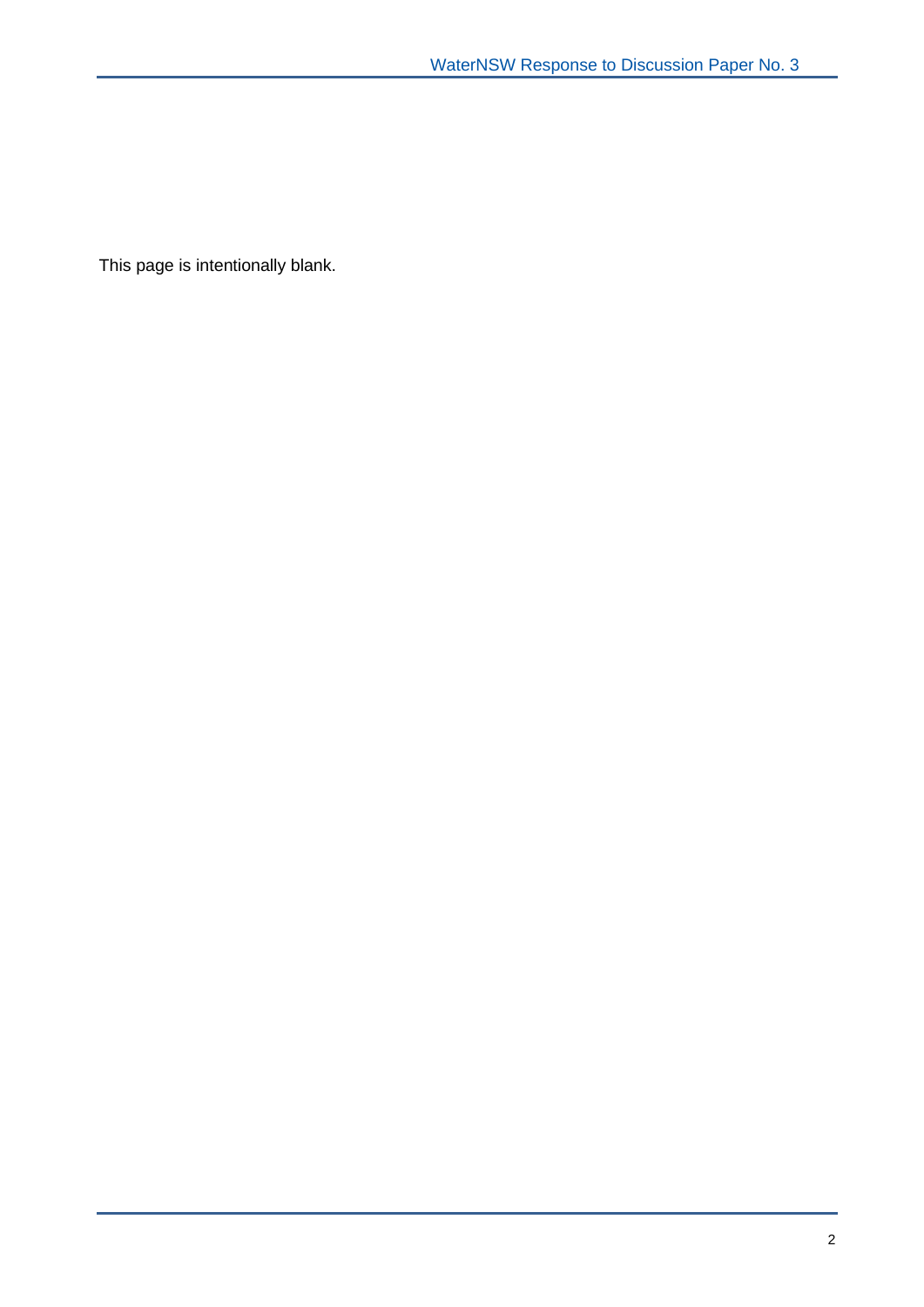# **Contents**

| 3.1.1 |    |
|-------|----|
|       |    |
|       |    |
|       |    |
| 5.1.1 |    |
|       |    |
|       |    |
|       |    |
|       |    |
|       | 21 |
|       | 22 |
|       |    |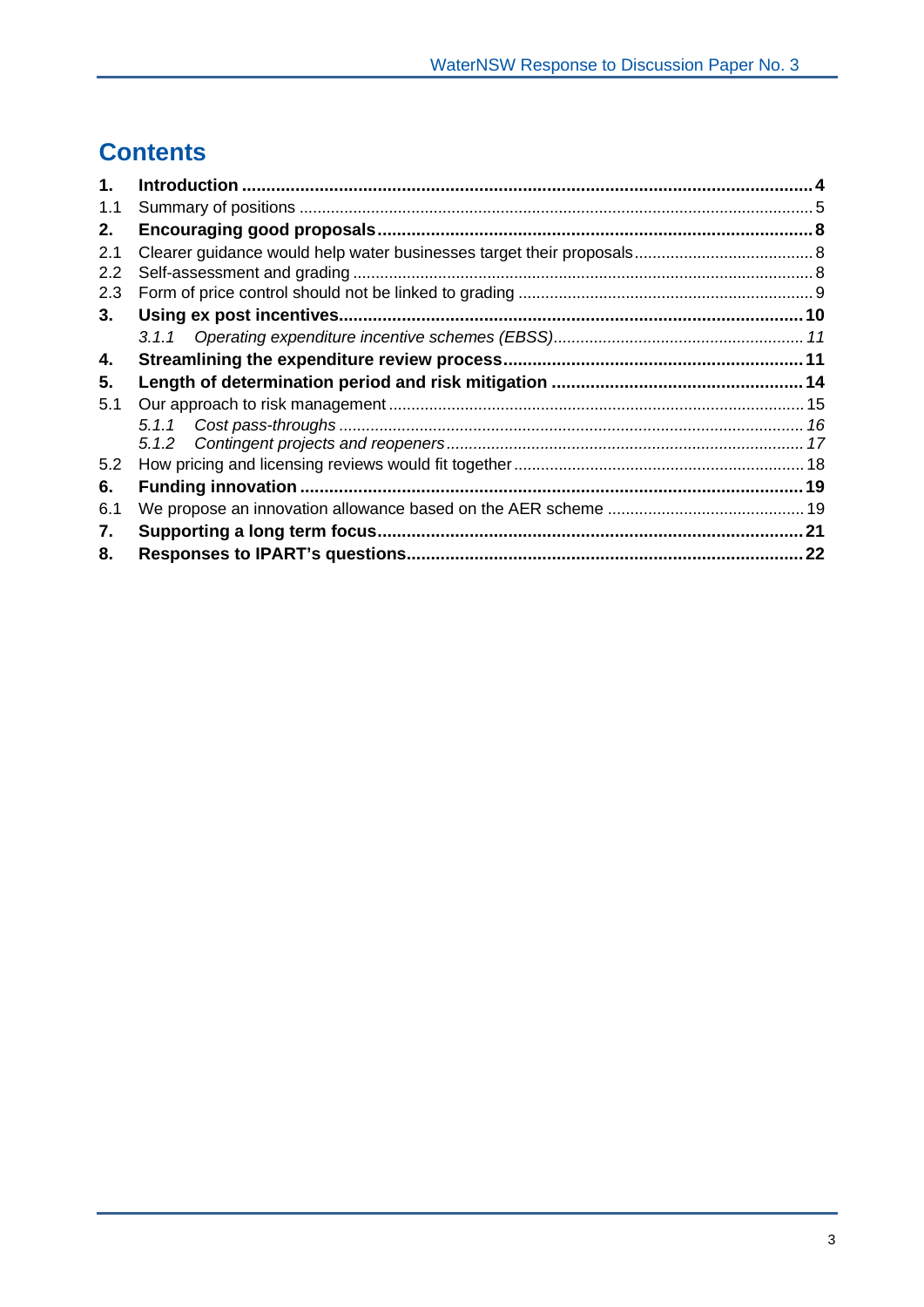# **1. Introduction**

WaterNSW is pleased to submit this response to the Independent Pricing and Regulatory Tribunal's ("**IPART**") August *2021 Discussion Paper on Encouraging innovation in the water sector* ("**Discussion Paper**" or "**DP3**") as part of IPART's *Special Review on Water Pricing and Licensing – Regulating Water Businesses*.

About every four years, IPART sets the maximum prices that Sydney Water, Hunter Water, the Central Coast Council and Essential Water can charge their customers. IPART also regulates the bulk water charges that WaterNSW and the Sydney Desalination Plant can charge to their customers, and the Water Administration Ministerial Corporation's ("**WAMC**") charges for water planning, management and regulation services.

Also every four to five years, IPART recommends the terms and conditions of the operating licences for WaterNSW, Sydney Water, Hunter Water, and SDP to the Minister for Water. IPART regulates the performance of these businesses by monitoring their compliance against their operating licences each year.

Water utilities are monopoly suppliers of essential services to millions of NSW households. IPART's regulatory framework aims to ensure the water businesses' services meet the needs of their customers and the community.

IPART's stated intent of this review is to identify improvements in how IPART regulates the NSW 'monopoly' water businesses, to make the people of NSW better off.

In September 2021, IPART held a full-day public workshop with stakeholders to discuss how IPART can embed high powered incentives into the regulatory framework to incentivise innovation, which informed this Discussion Paper. During the workshop IPART:

- Received feedback on the range of incentives presented in DP3;
- Heard reputational incentives can be more effective than financial rewards in lifting performance;
- Heard from businesses about their innovation initiatives for new services, and the desire for dedicated innovation funds; and
- Saw support for customer and service performance incentive payments, which IPART believes could link better performance for mandatory services with delivering distinct, discretionary projects.

IPART's approach to encourage innovation in the water sector is summarised in the ten items illustrated below.<sup>1</sup>

<sup>&</sup>lt;sup>1</sup> IPART Discussion Paper 3 – *Encouraging innovation in the water sector*, page 1.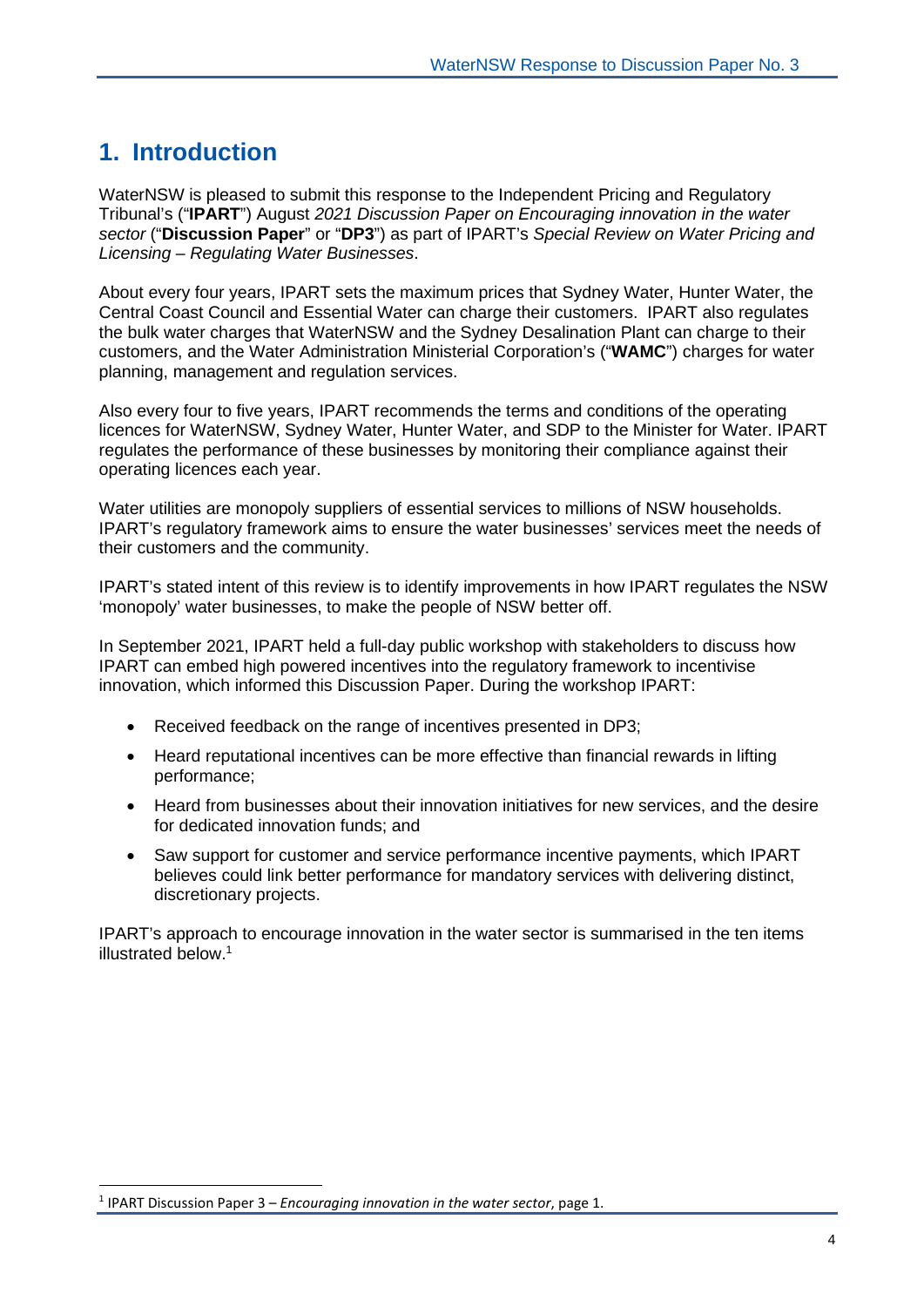| 1  | Customers, costs and credibility. Focus our regulatory approach around the '3Cs' of<br>customer value, cost efficiency and credibility.                                                                                                                                                                                                 |
|----|-----------------------------------------------------------------------------------------------------------------------------------------------------------------------------------------------------------------------------------------------------------------------------------------------------------------------------------------|
| 2  | Provide clear guidance. Use 11 principles to outline our expectations for the customers,<br>costs and credibility criteria, with a grading rubric showing how a business would meet<br>the principles at a standard, advanced, or leading level.                                                                                        |
| 3  | Encourage the best proposals from the business. Allow the business to self-assess<br>how well its proposal promotes customer value and cost efficiency, and justify that its<br>proposal would be credibly delivered.                                                                                                                   |
| 4  | Grade proposals. IPART would grade proposals against customer value and cost<br>efficiency at the 3 levels. Our grading would apply only if the proposal is credible.                                                                                                                                                                   |
| 5  | Reward high-quality proposals which promote customer value. Provide a financial<br>reward - a per cent of the revenue requirement - where we agree with the business<br>that its proposal is advanced or leading.                                                                                                                       |
| 6  | Tailor the design of the regulatory framework to our grading, so every business<br>delivers its commitments and improves over time.                                                                                                                                                                                                     |
| 7  | Promote customer outcomes. Require all businesses to publish their annual<br>performance against the customer outcomes that they have identified to promote the<br>long-term interests of customers.                                                                                                                                    |
| 8  | Improve the incentive regime. Expect advanced businesses, and require leading<br>businesses, to opt-in to an improved incentive framework that applies to operating<br>expenditure, capital expenditure, and key customer outcomes. A standard business<br>would have a simpler framework with a limited range of incentive mechanisms. |
| 9  | Focus the expenditure review. Implement a range of improvements to the expenditure<br>review process and focus the scope of our review - including any use of cost<br>consultants - according to how well the proposal meets the '3Cs'.                                                                                                 |
| 10 | Focus on performance with a 6-year regulatory period. Apply a '3-3-6' model, with a<br>6-year regulatory period and a mid-cycle health check.                                                                                                                                                                                           |

#### **Figure 1 – Summary of IPART's proposed approach to encourage innovation in the water sector**

After collating stakeholder feedback on the innovation Discussion Paper, IPART will outline its position on the topics covered in all three papers in the Draft Report, which is scheduled for November 2021. IPART will then hold a public hearing and release a Final Report in early 2022.

WaterNSW is encouraged by the focus that IPART is placing on customer centricity, innovation and embedding customers' preferences and the pursuit of innovation and efficiency in the regulatory framework.

This submission is WaterNSW's response to the specific matters raised in Discussion Paper 3 on encouraging innovation in the water sector.

### **1.1 Summary of positions**

WaterNSW acknowledges and supports the collaborative approach that IPART has taken in reviewing the economic framework to ensure it remains fit for purpose. We support IPART's intent to ensure the regulatory framework leads to greater customer engagement, innovation and efficiency in the water sector.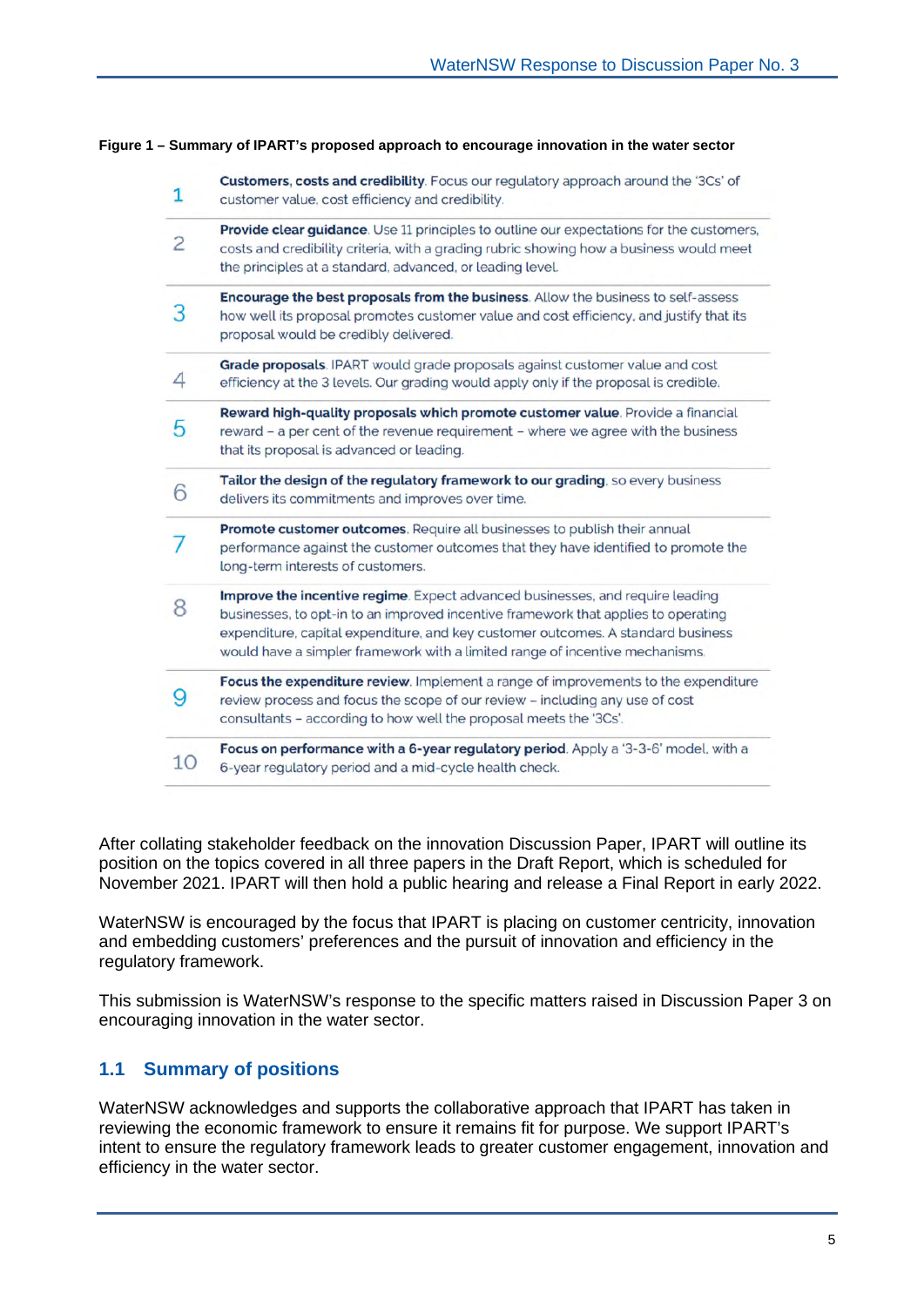IPART proposes to refine the economic framework based on the 'grading' of proposals drawing largely on the Essential Services Commission of Victoria ("**ESCV**") Performance, Risk, Engagement, Management and outcomes ("**PREMO**") model supplemented by new incentive schemes primarily based on the AER's Better Regulation program. As discussed in this response, this is not WaterNSW's preferred approach. However, if IPART maintains its overarching approach to the regulatory framework as outlined in the Discussion Paper, WaterNSW suggests that IPART should:

- Place greater emphasis on reputational incentives rather than financial incentives as these are more likely to achieve IPART's objectives for greater engagement, efficiency, and innovation.
- Place less reliance on the grading of proposals and the financial rewards or penalties arising from discrepancies between the business's self-assessment and IPART's ultimate grading;
- If financial incentives are to be introduced, conduct a 'paper trial' for the next round of reviews to test the schemes with no financial rewards or penalties attached;
- Provide alternative forms of price control (e.g. revenue cap or weighted average price cap "**WAPC**") to manage revenue or volume risk based on the unique circumstances of each business irrespective of IPART's grading of the business's regulatory proposal;
- Streamline the expenditure review process with key elements to be given effect in the next round of reviews;
- Introduce more effective tools to manage risks within the regulatory period to support including an expanded cost pass-through framework, a contingent projects regime and a capital reopener; and
- Introduce six-year determination periods only if appropriate risk mitigation tools as discussed above are in place. In the absence of such tools, five-year determination periods more appropriately balance the uncertainty of forecasts over a regulatory period and the regulatory burden of determinations.

IPART has assembled a regulatory package that draws on well-functioning elements of other regulatory regimes. However, we ask that IPART considers whether the discrete elements would operate effectively as a package. For instance:

- The customer grading elements of the PREMO framework may be appropriate for the ESCV in regulating the 17 Victorian utilities currently subject to the model where bespoke determinations are likely to be administratively unwieldy. However, with a smaller number of NSW water utilities, it is not obvious that the PREMO approach would be more effective in addressing the unique operating environments of each business compared with a more tailored approach.
- IPART has drawn heavily from the from the Australian Energy Regulator's ("**AER**") Better Regulation program when proposing to introduce financial incentives for operating expenditure (Efficiency Benefit Sharing Scheme or "**EBSS**")), capital expenditure (Capital Expenditure Sharing Scheme or "**CESS**") and service standards (Service Target Performance Incentive Scheme or "**STPIS**"). However, each of these incentive schemes (in isolation or in combination) took many years to develop, refine and settle the data requirements before the schemes were introduced by the AER with financial penalties and rewards.
- The AER's incentive schemes operate as a package and we are concerned that focussing on these schemes in insolation of other elements of the AER framework may result in the schemes not working as intended. For instance, when developing its EBSS for operating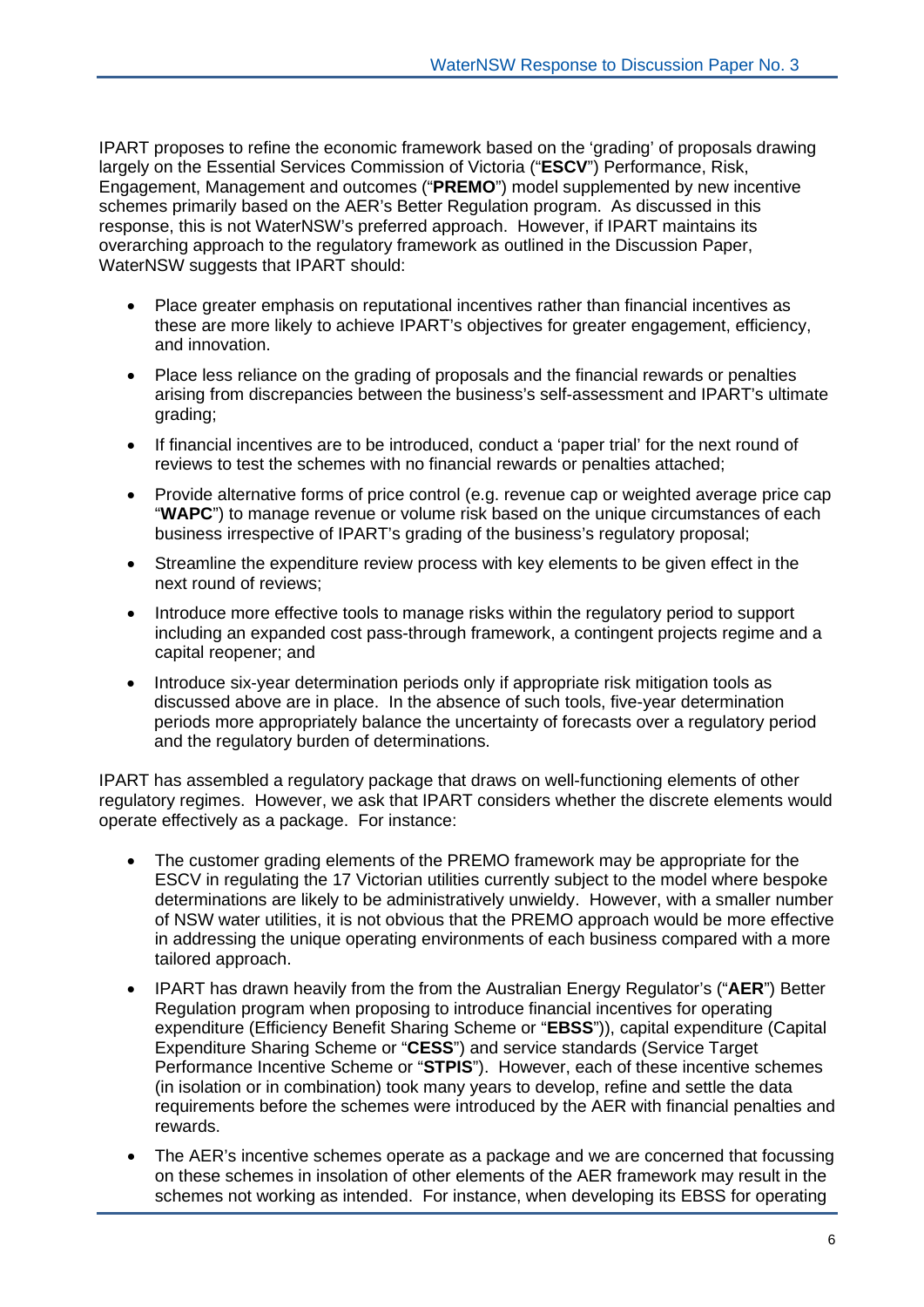expenditure, the AER based the scheme's design on the fact that any material risks can be managed by the businesses through pass-through events and contingent projects. In the absence of these risk mitigation tools (as is currently the case in NSW), an EBSS in the form implemented by the AER should not be introduced for WaterNSW.

We support IPART conducting a thorough review process to develop any proposed incentives (similar to the AER's Better Regulation process) that holistically assesses the schemes' operation and how the schemes work in combination.

Overall, while WaterNSW encourages IPART to explore the well-functioning elements of other jurisdictions to encourage targeted outcomes, we would like to better understand how the various elements would work holistically as a package of reforms.

WaterNSW supports and welcomes IPART undertaking this review. We suggest that this review should not be a 'one off' occurrence and we encourage IPART to commit to a regular review of the framework following each round of metropolitan reviews. This will ensure that the framework is reviewed periodically to ensure it delivers on the long term interests of customers over time.

Ongoing reviews will also enable elements of the proposed framework changes to be progressively implemented and facilitate learnings for customers, the businesses and IPART that can be catered for as part of the ongoing reviews.

### Our initial views

In addition to the matters discussed above, WaterNSW suggests that the following amendments to IPART's proposed framework for innovation are adopted:

- More tailored determinations in recognition of the fewer number of water utilities in NSW that are very different in terms of scale, scope and operating environments. A 'one size fits all' approach is unlikely to deliver improved value and may not align to differing customer expectations;
- Less reliance on financial incentives as reputational incentives are more likely to achieve IPART's objectives for the review;
- Direct funding for innovation via an innovation allowance of 0.1% of annual revenue over the determination period consistent with the AER's approach to funding demand management activities. This should complement, but not replace, any direct funding for specific programs identified in the business's proposal;
- The outcomes from this review should not apply to the 2025 WAMC determination or Broken Hill Pipeline determinations due to significant differences in operating environments compared to the current metropolitan review;
- For the 2025 rural bulk water determination, rather than the grading approach applying in totality, we suggest a more tailored approach to the review in recognition of the intricacies of the valley-by-valley approach to the pricing of rural bulk water, combined with:
	- The availability of alternative forms of price control (e.g. a revenue cap);
	- The introduction of effective risk mitigation tools;
	- A more streamlined efficiency review;
	- No new financial incentive schemes; and
- Each utility should be enabled to propose measures to address long-term pricing or investment risks for IPART to review on a case-by-case basis. By definition, it is in the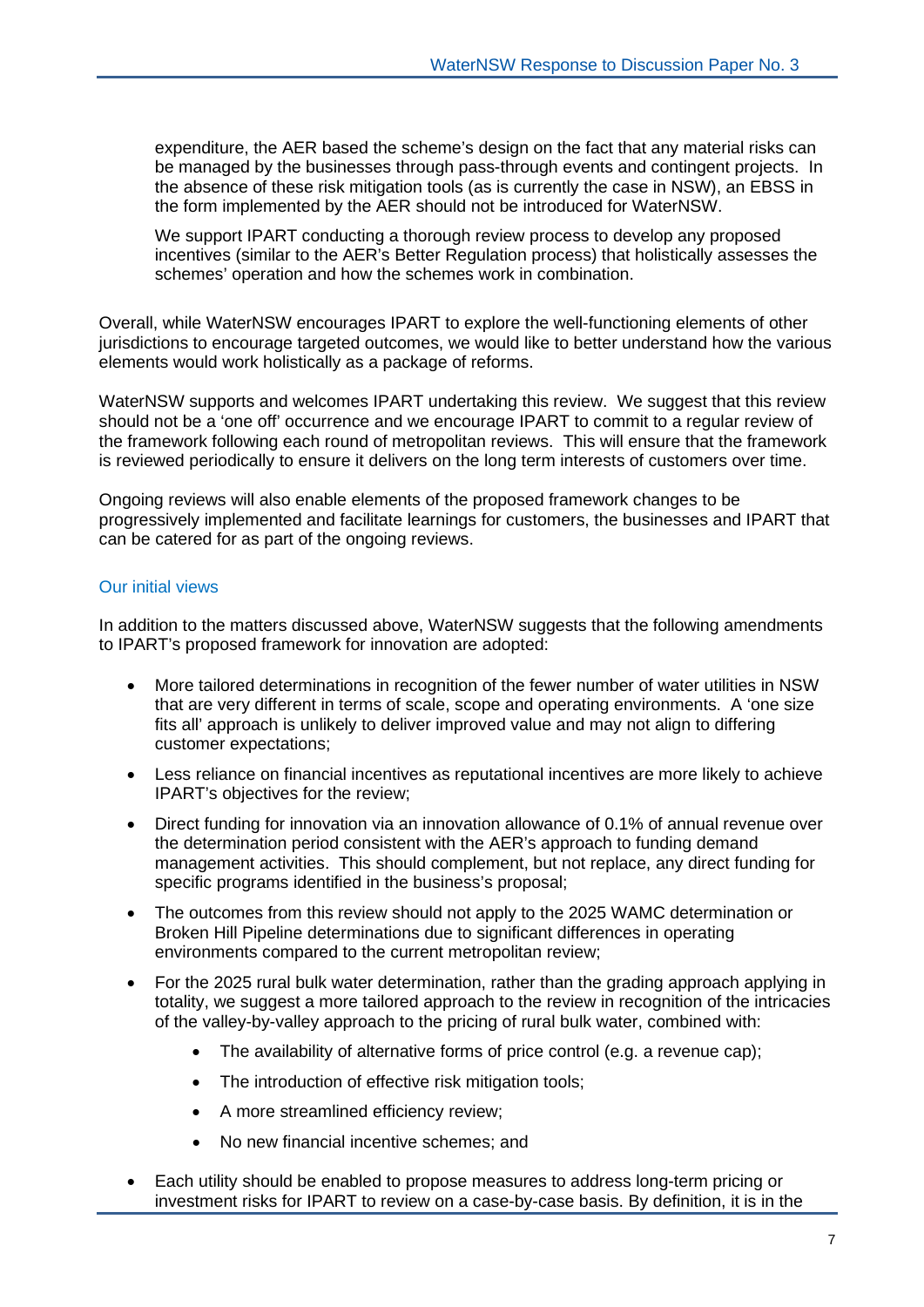long term interests of customers to provide opportunities for utilities to propose, and for IPART to accept, long term solutions to challenging problems that may not be catered for under the current framework. Suggested approaches are discussed in Section 7.

The following sections address the topics raised by IPART in the Discussion Paper.

# **2. Encouraging good proposals**

### **2.1 Clearer guidance would help water businesses target their proposals**

WaterNSW agrees with IPART that, in practice, the quality of customer engagement would fall along a spectrum of quality that depends on the characteristics of each business's customer base, shifting over time as engagement practices evolve and improve.

We consider that a more tailored approach to developing pricing proposals will deliver more targeted outcomes than an approach that largely reflects the ESCV approach to regulating the Victorian water utilities supplemented by AER-based incentive schemes.

### **2.2 Self-assessment and grading**

We question whether a PREMO-style approach is appropriate for the NSW water sector that is characterised by fewer utilities with very different operating environments and few (if any in the case of WaterNSW) benchmark peers. This suggests more tailored or bespoke arrangements targeted to the size and complexity of each determination are likely to be more appropriate.

WaterNSW considers that if grading to denote 'standard, advanced or leading' categorisation is to occur, it should be made relative to the business's own performance against its previous proposal, rather than comparing to the proposals of the other NSW water utilities. Differences in operating environments make comparisons challenging and potentially arbitrary.

For example, in the Greater Sydney area, WaterNSW supplies raw water to Sydney Water and three councils (Wingecarribee Shire Council, Shoalhaven City Council and Goulburn-Mulwaree Council). We also provide raw and unfiltered water supply to over sixty other smaller customers. This contrasts to other utilities with much larger customer bases and that provide water and wastewater services or large single asset businesses (in the case of the Sydney Desalination Plant):

- **Sydney Water** provides water, wastewater and other services to 5.1 million people in Greater Sydney; and
- **Hunter Water** provides water and wastewater services to 600,000 people in the Lower Hunter region.
- **Sydney Desalination Plant** owns and operates a desalination plant that provides raw water into Sydney Water's facilities in Sydney.

We question the benefits of a 'one size fits all' approach to grading and comparing businesses with materially different operating environments – noting that this grading drives the availability of incentive mechanisms and differing expenditure review practices based on IPART's preliminary framework design – as this provides little insight into the circumstances of each business and the outcomes that are targeted to meet the long term interests of customers.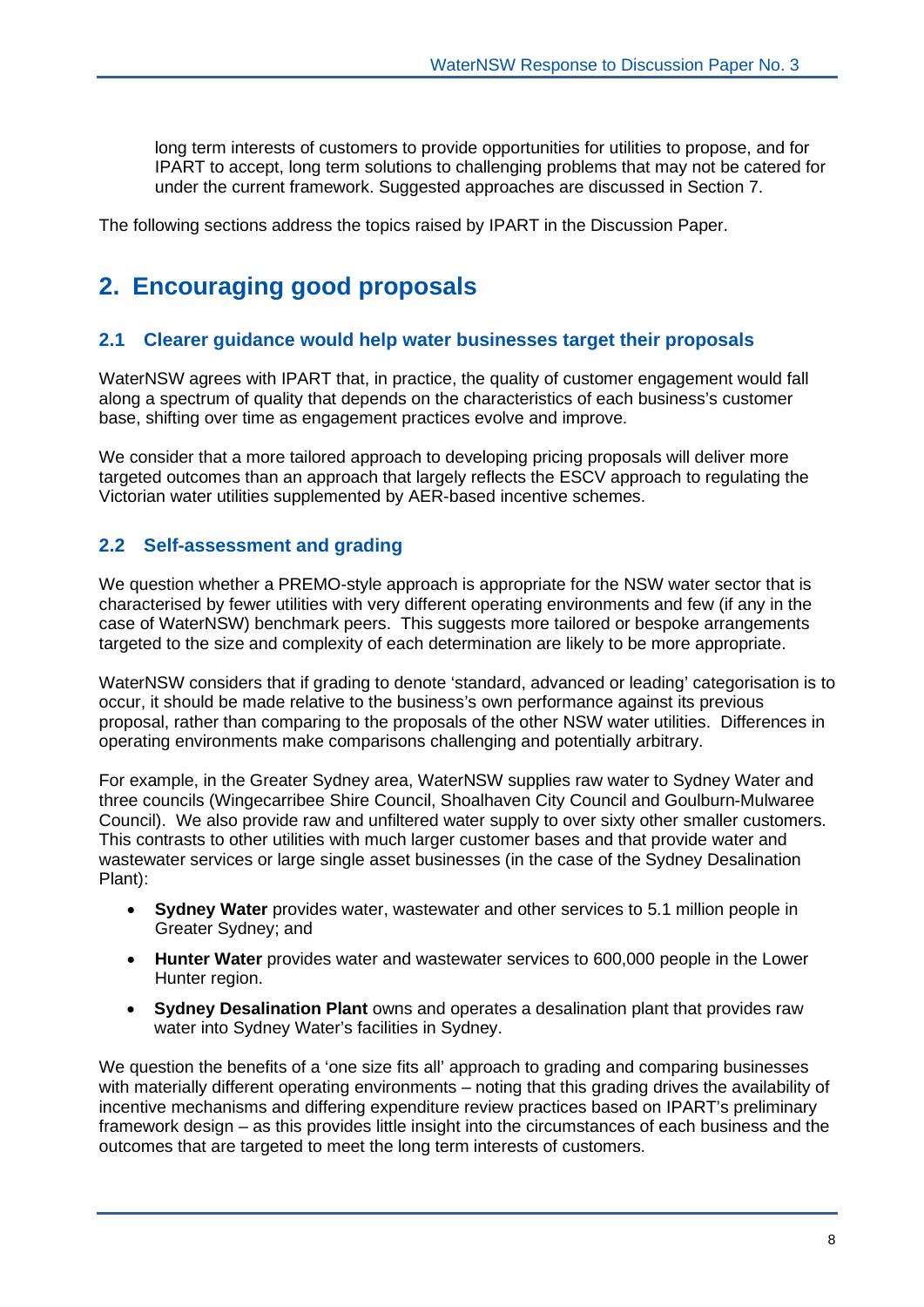Under the ESCV PREMO approach, the utility self-assesses how well it meets the key principles, which would consider customer centricity alongside other markers of a good quality proposal (e.g. evidence of cost efficiency over the life-cycle of assets). Guidance on each principle is provided by the ESCV – with a "rubric" (i.e. a set of instructions or rules) setting out expectations of the business at different grades, and test questions to guide this self-assessment.

The business's proposal is then judged by the regulator on how well it meets the key principles, with an overall score, or grade. For example, the ESCV grades the quality of the pricing submissions as to whether they are 'leading', 'advanced', 'standard' or 'basic'.

The business's self-assessment and the regulator's grading are used to inform a range of financial, reputational and administrative incentives (e.g. one incentive is to provide a higher rate of return for a leading proposal compared to a standard one).

IPART proposes to adopt much of the ESCV PREMO framework, including the approach to grading based on self-assessment and IPART's ultimate assessment, and to incorporate incentive schemes developed largely by the Australian Energy Regulator ("**AER**") and the UK Office of Water Regulation ("**Ofwat**").

We are keen to better understand how the various elements of other ESCV, AER and Ofwat regulatory frameworks would operate holistically when considered as a package.

For instance, IPART's proposed introduction of a financial incentive based on the PREMO model to minimise the difference in grading of a proposal between the business's self-assessment and IPART's ultimate assessment in our view suggests a solution to a problem that we do not believe exists. IPART's proposal suggests an element of 'game theory'<sup>2</sup> whereby the utility may attempt to over- or under-promise at the determination and therefore requires a financial incentive to reveal its true intentions. In our experience this is not a valid concern and we question the focus on minimising the gap between the business's and IPART's assessment of the pricing proposal.

Without a sufficiently large group of peer companies to make any comparisons meaningful for WaterNSW, we suggest less reliance on gradings and more reliance on a tailored determination process based on individual business performance.

# **2.3 Form of price control should not be linked to grading**

IPART currently sets maximum prices for water businesses, and it proposes continuing this approach for businesses with a proposal graded as 'standard'.

However, IPART indicates it would expect advanced or leading businesses to explore and propose the most appropriate form of price control, which could be a revenue cap or a weightedaverage price cap. IPART states that these businesses would need to demonstrate they understand what tariff structure provides the best balance of risk between customers and the business, particularly over the longer-term, while ensuring they are implementable and easy to audit $3$ 

IPART appears to suggest that the form of price control (e.g. a revenue cap) is an 'incentive' that would only be available to 'advanced' or 'leading' firms.

<sup>2</sup> In *The Theory of Games and Economic Behavior* (1944), von Neumann and Morgenstern observed that economics is much like a game, wherein players anticipate each other's moves, and therefore requires a new kind of mathematics, which they called *game theory*.

<sup>&</sup>lt;sup>3</sup> IPART Discussion Paper 3 – encouraging innovation, page 16.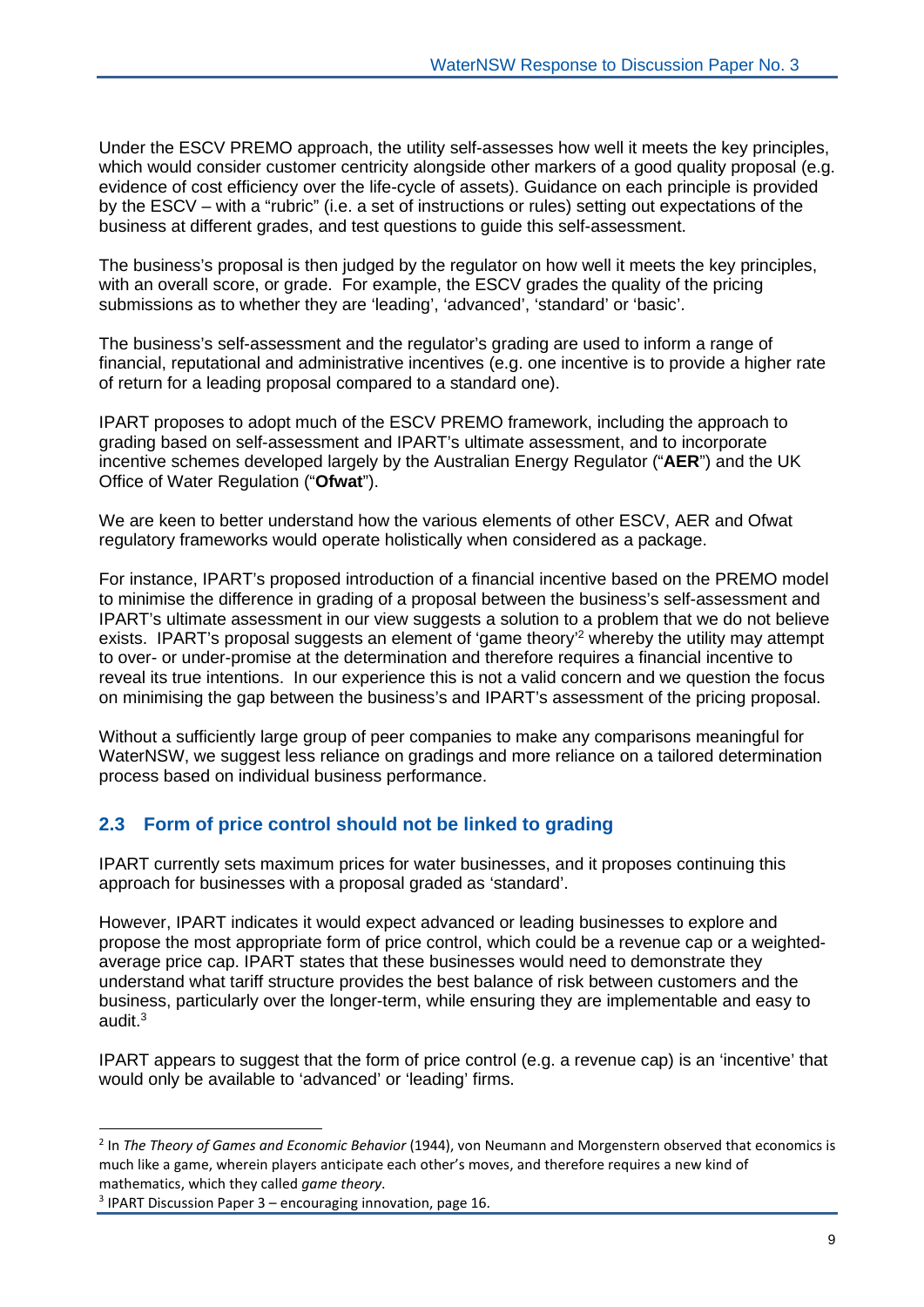WaterNSW considers that the form of price control should not be linked to a firm's 'grading'. Instead, it should be considered in the wider context of managing volume and revenue volatility to enable a business to recover its efficient costs, while providing opportunities to encourage greater tariff offerings for customers.

WaterNSW is contemplating the use of revenue caps or alternative forms of price control in our future reviews and this should not be restricted by our self-assessment (or IPART's assessment) as to whether our proposal is graded as 'standard', 'advanced' or 'leading'.

# **3. Using ex post incentives**

IPART has drawn heavily from the from the AER's Better Regulation program when proposing to introduce financial incentives for:

- Operating expenditure (EBSS);
- Capital expenditure (CESS); and
- Service standards (STPIS).

WaterNSW notes, however, that each of these incentive schemes (in isolation or in combination) took many years to develop, refine and settle the data requirements before the schemes were introduced by the AER with financial penalties and rewards.

We note that the AER's incentive schemes operate as a package and elements should not be added to the NSW regulatory framework without consideration how the various elements fit together. For instance, when developing its EBSS for operating expenditure the AER stated that:

*We acknowledge the EBSS will reward or penalise NSPs for some forecasting error associated with uncontrollable events. However, on the whole, the risk of uncontrollable events presents both upside and downside risk to NSPs. Relevantly, any material risks can be managed through pass-through events and contingent projects* (emphasis added)*. 4*

As noted by the AER, the EBSS can only work effectively if it is paired with appropriate risk management tools for uncontrollable events – specifically effective cost pass-throughs and contingent projects which IPART has specifically indicated it is not inclined to introduce.

In the absence of cost pass-throughs and contingent projects or other suitable cost risk mitigation mechanisms (including capital reopeners) an EBSS in the form implemented by the AER with minimal exclusions should not be introduced for WaterNSW.

Our views on the EBSS, CESS and STPIS also apply to IPART's proposed introduction of Output Delivery Incentives ("**ODI**") based on Ofwat's ODI scheme.

We consider that any IPART-proposed incentive scheme would need to be carefully developed and tested to ensure each is fit for purpose before being introduced. Given that IPART's incentive scheme development process has only just commenced, we consider that any new schemes will not be sufficiently developed in time to be implemented for the next round of reviews.

<sup>4</sup> AER *Better Regulation Explanatory Statement Efficiency Benefit Sharing Scheme for Electricity Network Service Providers, November 2013*. Page 26.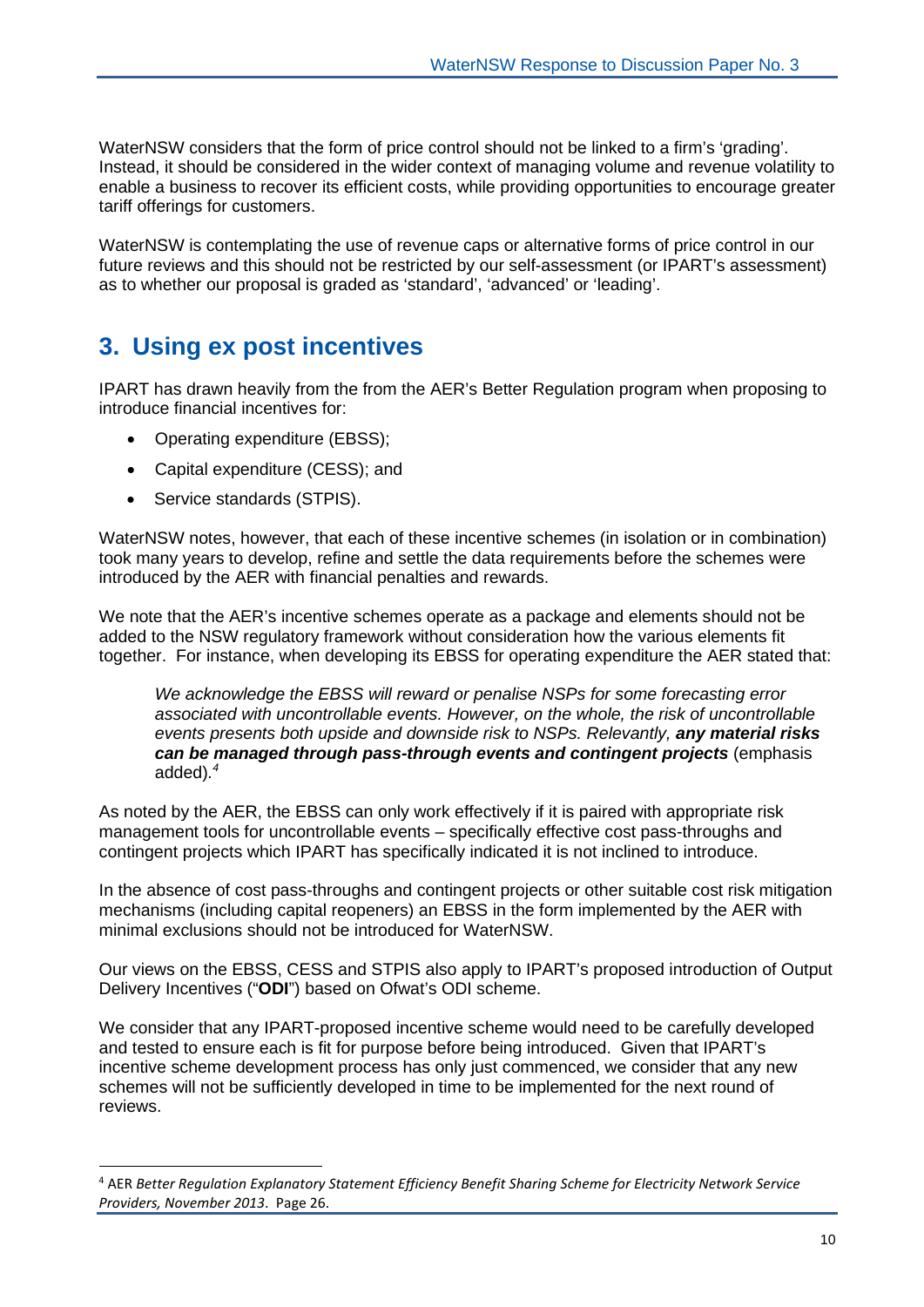WaterNSW considers that reputational incentives, such as 'competition by comparison' where relevant and process and reputational rewards, are more likely to achieve IPART's objectives than financial incentives, whether these are for engagement, operating or capital efficiency, or performance against service standards or other outcome-based measures.

Should IPART ultimately decide to introduce a new incentive scheme (or schemes), we suggest that a '**paper trial**' should instead be undertaken for the next round of reviews with no financial rewards or penalties attached.

Furthermore, we suggest IPART consider instituting a dedicated review process to develop any proposed incentives (similar to the AER's Better Regulation process) that holistically assesses the schemes' operation and how individual schemes work in combination, while at the same time establishing the data requirements that are necessary to underpin the incentives.

### 3.1.1 Operating expenditure incentive schemes (EBSS)

Should IPART consider introducing an EBSS, WaterNSW considers that there are several unanswered elements that need to be addressed as part of the implementation, including:

- The AER's EBSS is based on any increase or decrease in operating expenditure, relative to the allowance, is shared approximately 30:70 between Network Service Providers ("**NSP**") and consumers over a five year period.<sup>5</sup> IPART has indicated sharing of 20:80 may be more appropriate based on a strict application of the AER EBSS adjusted for a different WACC rate and length of regulatory period. The strength of the financial incentive and revenue at risk requires extensive consultation before being introduced.
- As outlined above, the availability of cost pass-throughs and contingent projects was a key factor in managing cost risk that formed the basis of the AER introducing the EBSS in its current form. In the absence of these mechanisms, WaterNSW does not support the introduction of an EBSS with financial rewards or penalties.
- The relationship between operating expenditure, capital expenditure, service performance and outcome incentive schemes needs to be thoroughly assessed as a package which could be established during a paper trial. As we do not believe that this could occur over the short term, WaterNSW does not support the introduction of financial rewards or penalties for our next round of reviews.

# **4. Streamlining the expenditure review process**

IPART indicates in the Discussion Paper that:

*Through this review, stakeholders have argued the current expenditure review process is burdensome and creates barriers to innovation. Our current approach, while detailed, has become heavy handed and lacks the strong incentives for businesses to show their true efficient costs and seek further efficiencies.<sup>6</sup>*

We commend IPART for its frank assessment of the existing expenditure review process and agree that streamlining the process is likely to lead to lower administration costs and a more focused determination process. We question, however, whether introducing stronger incentives over time to encourage businesses to 'reveal' their efficient costs would ever obviate the need for an expenditure review and as such we support IPART's approach to streamlining the review

<sup>5</sup> AER *Better Regulation Explanatory Statement Efficiency Benefit Sharing Scheme for Electricity Network Service Providers, November 2013*. Page 7.

<sup>&</sup>lt;sup>6</sup> IPART Discussion Paper 3 – encouraging innovation, page 24.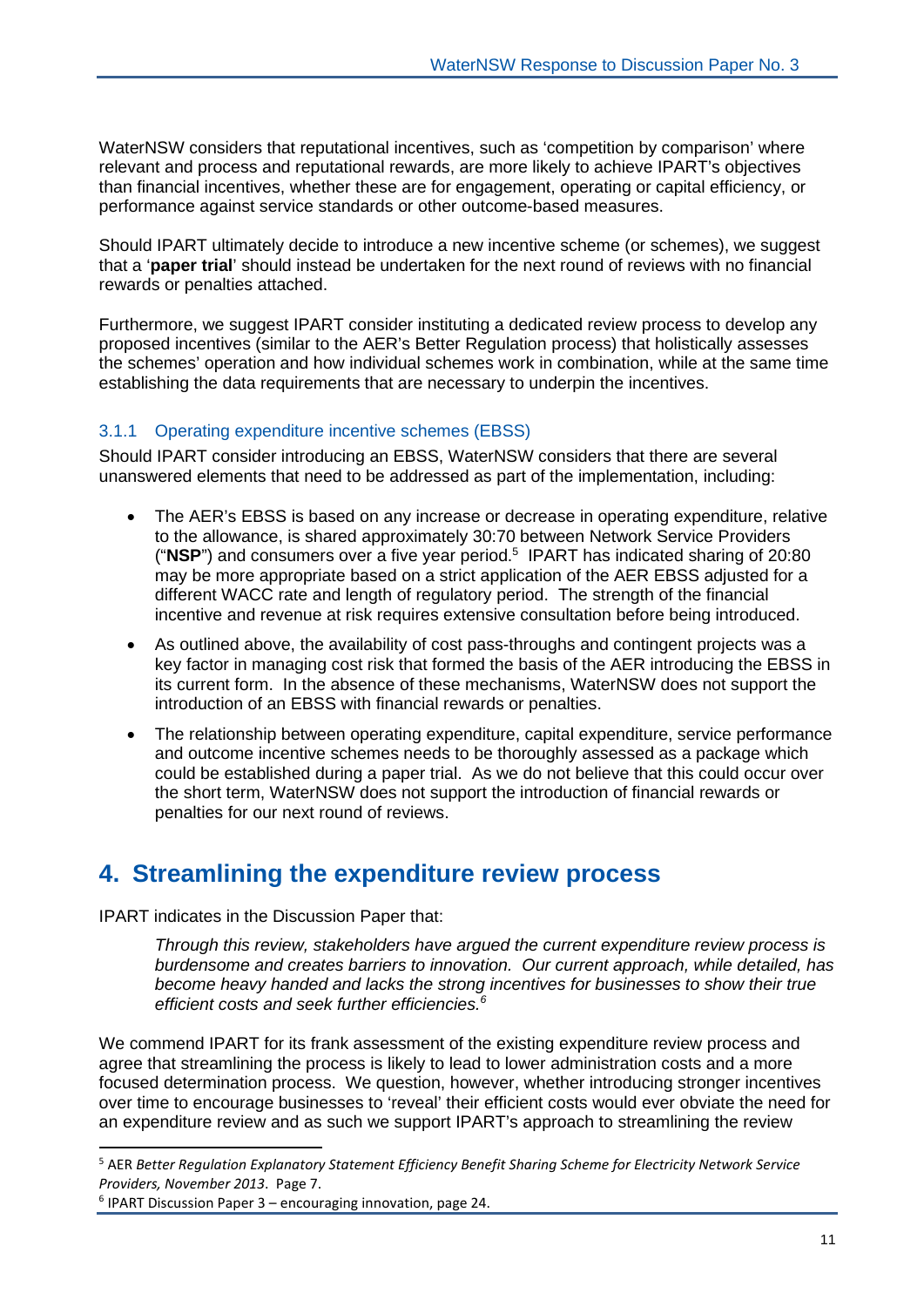process. We focus our comments on how IPART might streamline the expenditure the review process, and what is proposed or possible for the next round of expenditure reviews.

In response to a stakeholder question at the 21 September 2021 workshop, IPART indicated that there may be minimal changes to the expenditure reviews for the 2024 round of determinations. WaterNSW would see this as a missed opportunity and suggests that more could be done to streamline the expenditure reviews in the next round of metropolitan reviews.

WaterNSW is well placed to comment on the expenditure review process based on our experience of undertaking separate expenditure reviews over the past two years as a result of our four IPART pricing determinations.<sup>7</sup> In our experience, the expenditure reviews have differed significantly. For instance:

- The number of requests for information ("RFIs") has varied from over 300 during the 2021 Rural Valleys review, to 30 for our WAMC-related costs. We note that the current Broken Hill Pipeline review has taken a more targeted and 'fit-for-purpose' approach, which we welcome. We understand from other utilities that the number of RFIs from other consultants has been considerably less; and
- The application of 'catch-up' efficiencies also appears to vary between consultants.

In order to avoid the perception that the outcome from a given expenditure review is materially influenced based on the firm appointed suggests that more guidance from IPART on the scope of the review and how efficiencies are applied may be required to ensure a more consistent approach is applied across utilities.

We therefore support IPART's proposed improvements to the expenditure review process to:

- Collect more robust information to allow IPART to quickly assess the efficiency of cost proposals; and
- Focus the scope of work of cost consultants based on the concerns IPART identifies in pricing proposals.

We also acknowledge that:

"S*ome of* [IPART's proposed] *changes will take time to implement. But we need to make changes now to allow for potential improvements in the future, such as fast tracking proposals, or to engage expenditure consultants by exception*".<sup>8</sup>

IPART suggests the following steps would be taken in the evolution of the expenditure review process:

<sup>&</sup>lt;sup>7</sup> WaterNSW is subject to separate IPART determinations for our water services relating to Greater Sydney bulk water, rural valley bulk water, WAMC licensing and water management charges, and the Broken Hill Pipeline. <sup>8</sup> IPART Discussion Paper 3 – encouraging innovation, page 24.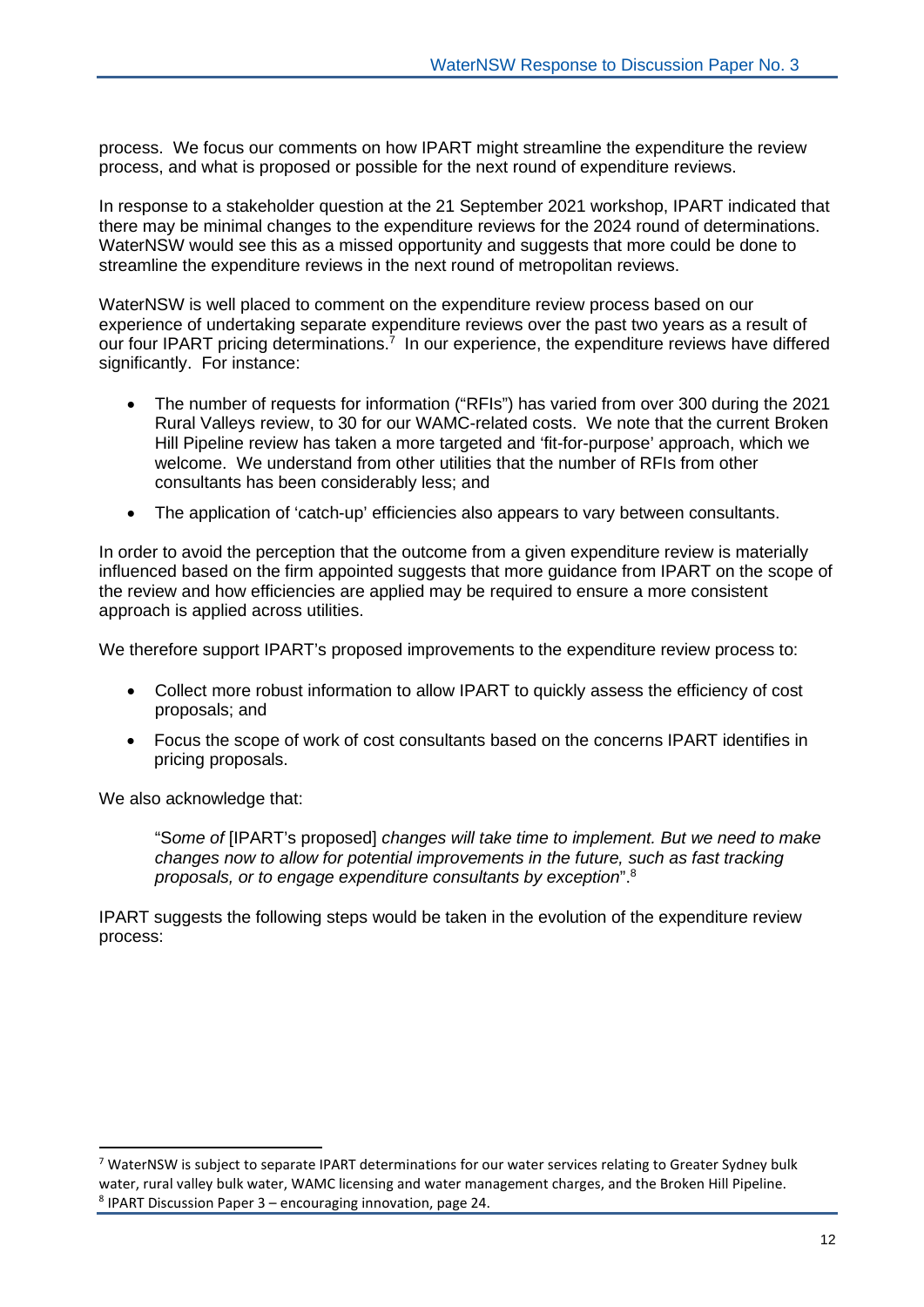#### **Figure 2 – IPART's proposed evolution of the expenditure review process**

Figure 4.1 Evolution of the expenditure review process



Source: IPART Discussion Paper 3 – Innovation, Figure 4.1, page 25.

While WaterNSW generally supports IPART's approach to streamlining the expenditure review process, we are concerned that the refinements over the short to medium terms are limited to:

- Improving the quality of information IPART has at the beginning of a price review'; and
- Implementing a data strategy to develop credible estimates for baseline costs.

IPART proposes the following changes:

- 1. Reviewing the quality of a business's systems and processes before a pricing review, and testing how well they are implemented at the pricing review;
- 2. Improving the collection of operating and capital expenditure information and aligning information to the ESCV's model;
- 3. Establishing an efficient baseline of expenditure:
	- IPART would move to a base–step–trend approach to assess operating expenditure;
	- IPART would ask businesses to develop predictive models of longer-term capital expenditure needs, particularly for renewals and growth capital expenditure
	- Over time, we would develop better top-down benchmarking models;
- 4. Conducting ex post capital expenditure reviews by exception;
- 5. Asking consultants to recommend a range for the efficient expenditure allowance
- 6. Requiring businesses to provide an explicit list of productivity improvements found and forecast, and to nominate an ongoing efficiency factor.

WaterNSW generally supports IPART's proposed changes to the expenditure review process, with the following caveats:

- While our approach to information collection is largely consistent with the ESCV model at a high level, we would seek to ensure that the specific reporting requirements and any required changes to our reporting processes are assessed in detail before locking in any new reporting arrangements. We would also ask that IPART consider the businesses' existing reporting frameworks so as to avoid the cost of restating data;
- Experience with predictive models for renewals and growth-related capital used in other jurisdictions (e.g. the AER's replacement expenditure ("repex") and augmentation expenditure ("augex") models) highlights that a large pool of comparable firms is required to establish representative models. This does not exist in the NSW context, which calls into question any predictive powers of these models for WaterNSW's expenditures; and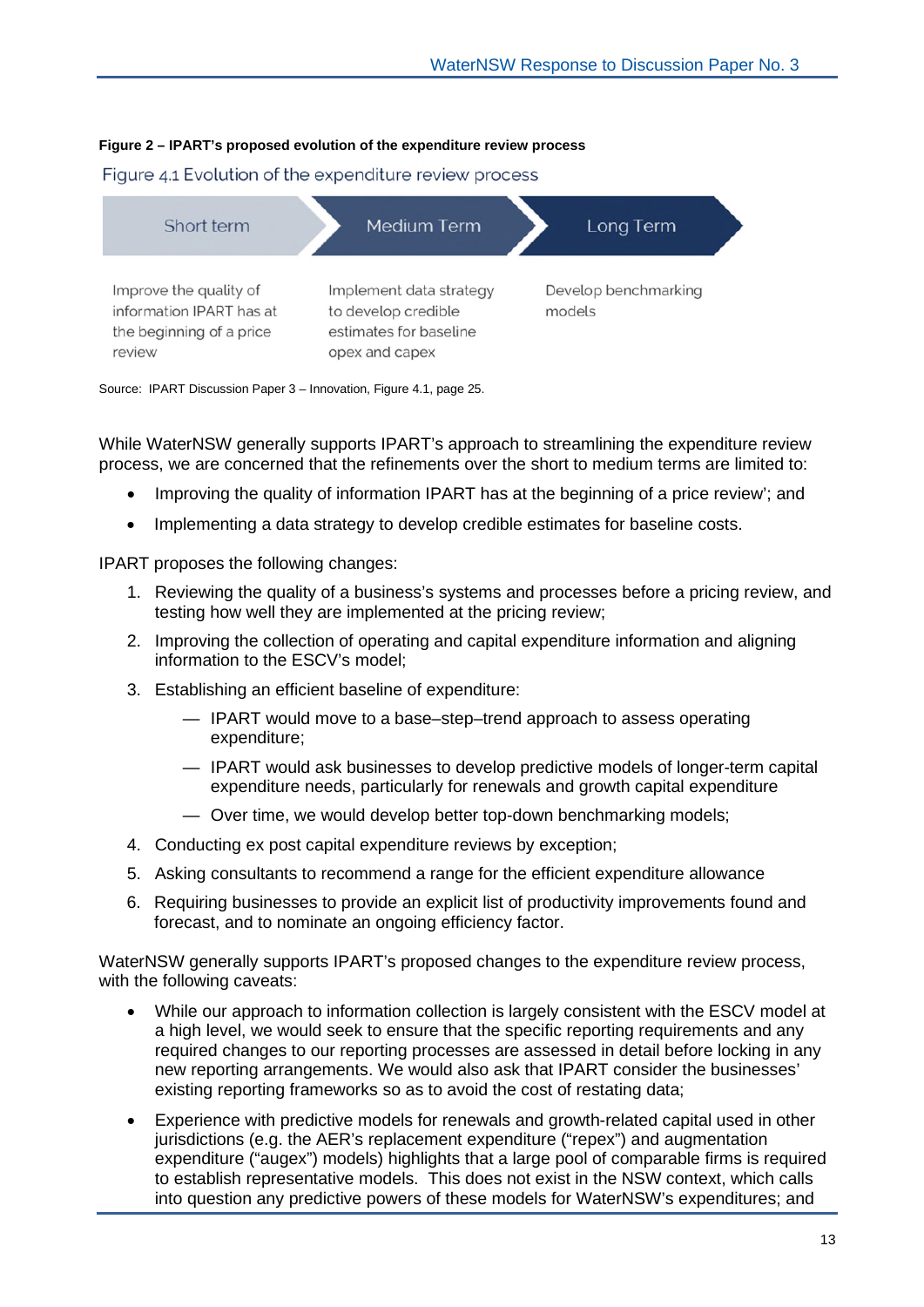The absence of benchmark peers for WaterNSW in Australia or abroad renders the outcomes from any top-down benchmarking for revenue-setting purposes largely arbitrary. WaterNSW cautions IPART placing any reliance on top-down benchmarking for WaterNSW until a robust set of benchmark peers is assembled and the theoretical foundation of the analysis is subject to external consultation and independent review.

We suggest several changes that could be applied for the next round of reviews, including:

- Requiring the expenditure review consultant to propose a range of outcomes rather than a single point estimate as is the current practice;
- Conducting ex post capital expenditure reviews by exception;
- Focussing the scope of work of expenditure review consultants based on the concerns IPART identifies in pricing proposals; and
- IPART providing additional guidance to its expenditure review consultants on the assessment of 'efficiency' (including assessing whether 'catch-up efficiencies in the absence of robust benchmarking are appropriate) to ensure a consistent methodology across utilities.

WaterNSW considers that the above improvements should be implemented from 2024 to streamline the determination process and reduce the costs of regulation for stakeholders and customers.

# **5. Length of determination period and risk mitigation**

As a general proposition, WaterNSW supports IPART's proposal to move to longer regulatory periods with a mid-period check-in.

However, we are concerned that IPART has not provided sufficient tools to manage uncertainty and risk *within* a six-year regulatory period. This is likely to lead to an unacceptably high risk of actual results varying relative to IPART's allowances. This risk is largely borne by the businesses.

A six-year determination period, when supported by a holistic approach to efficient risk mitigation, may appropriately balance the uncertainty of forecasts over a determination period and the regulatory burden of determinations.

However, in the absence of appropriate tools to manage risk within a regulatory period (e.g. without an effective approach to cost pass-throughs and contingent projects), WaterNSW considers that a shorter regulatory period (i.e. five years) is required.

In proposing an appropriate length of determination period, WaterNSW considers that there are several key risk areas where outturn results may differ significantly from the forecasts used in setting the determination, particularly in the later years of a determination period that is extended by 50% (from four to six years).

In preparing our pricing proposals, WaterNSW takes an efficient approach to risk mitigation, which includes an assessment of the length of the regulatory period. This includes introducing a framework for efficiently managing movements in those costs that are beyond WaterNSW's reasonable control as discussed below.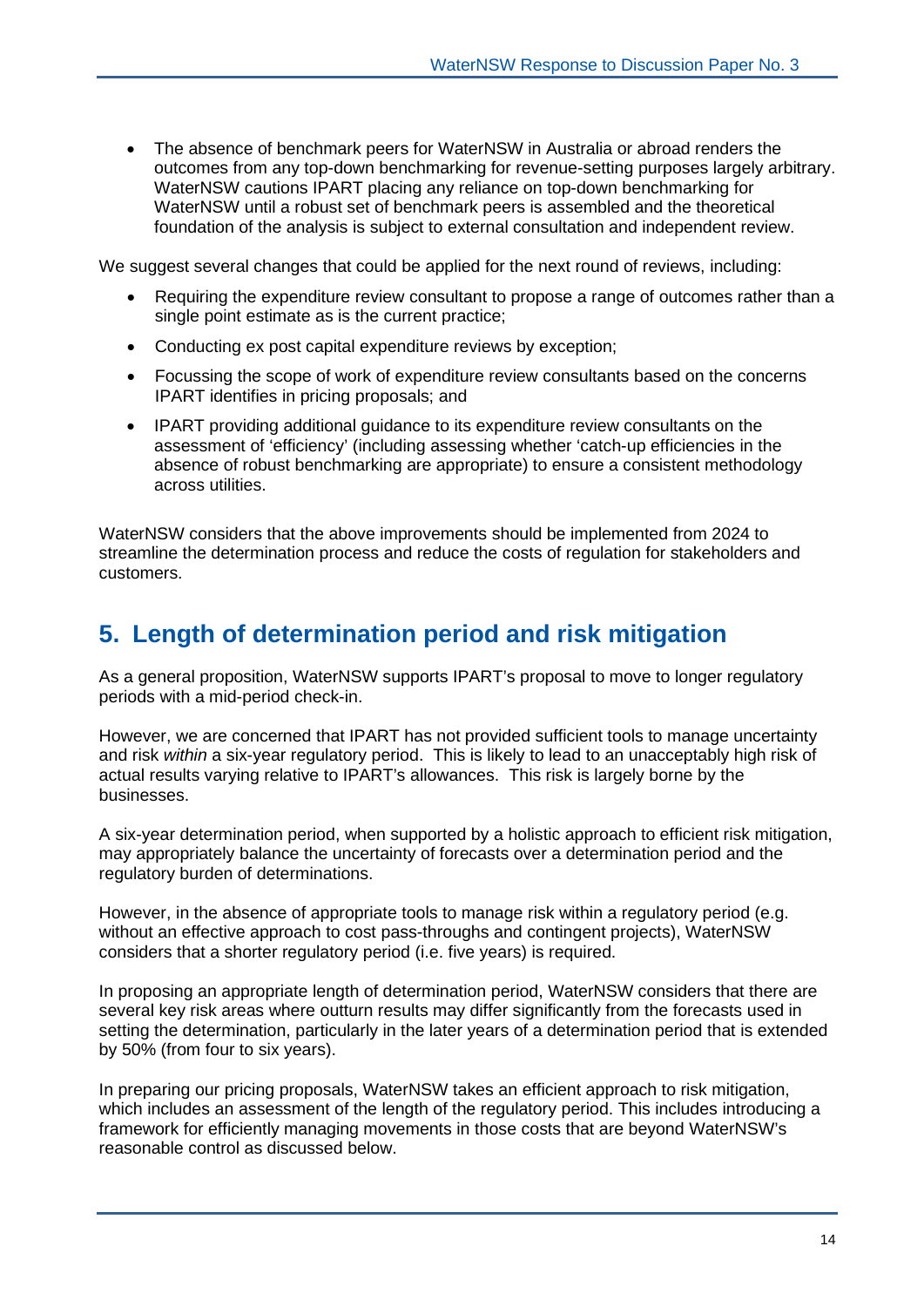## **5.1 Our approach to risk management**

In providing regulated services, WaterNSW is exposed to a range of risks that may influence the costs of providing services, or the revenues we receive from providing services. These costs and/or revenues may differ from those assumed by IPART in making its determination. This creates a risk that WaterNSW over- or under-recovers the efficient cost of providing services, as well as a risk that prices do not reflect the cost of efficiently providing these services.

We have analysed the key risks that could impact the costs of providing services over a determination period, to determine how best to address each relevant risk. We have sought to consider these risks in an integrated way across the 'regulatory package' and we are seeking a risk management framework that allows us to efficiently manage and where appropriate share risks with customers. Ultimately, we think this proposed package is in the long-term interests of customers and will enable businesses to be more accountable for their results.

In determining the most appropriate approach to address each risk, we have drawn on standard regulatory principles including:

- Allocating risks to the party best placed to manage them;
- Maintaining appropriate incentives for WaterNSW to manage risks within its reasonable control;
- Considering impacts on regulatory certainty and administrative costs; and
- Ensuring WaterNSW is compensated for risks only once, and that prices do not include compensation for risks shared with customers.

This is consistent with the approach IPART has previously taken when it has analysed and allocated risks faced by utilities over the determination period.

Figure 3 below, based on information provided as part of 2022 pricing proposal for the Broken Hill Pipeline outlines our proposed risk management and allocation framework.

| <b>Action</b>               | Category                          | <b>Compensation for risk or risk</b><br>allocation/sharing mechanism                     | <b>Risk examples</b>                                                                                                                             | Cost or<br>revenue<br>risk? | <b>Risk allocation</b>            |
|-----------------------------|-----------------------------------|------------------------------------------------------------------------------------------|--------------------------------------------------------------------------------------------------------------------------------------------------|-----------------------------|-----------------------------------|
|                             | <b>Systematic risk</b>            | Rate of return / WACC                                                                    | Risks that cannot be eliminated through<br>diversification e.g. macroeconomicfactors                                                             | Cost                        | <b>Business</b>                   |
| <b>Treat/accept</b><br>risk | <b>Business-</b><br>specific risk | Cost allowance<br>(to meet good industry practice<br>-complying w/licence<br>conditions) | Staff safety in relation to operating and<br>maintenance, breach of licence, equipment<br>failure; energy efficiency (e.g. energy use<br>per ML) | <b>Both</b>                 | <b>Business</b>                   |
|                             | <b>Business-</b><br>specific risk | <b>Cost reflective tariff</b><br><b>structures</b>                                       | Water demand/volume risk                                                                                                                         | <b>Both</b>                 | <b>Customers</b>                  |
|                             |                                   | <b>Negotiated agreements</b><br>(cost recovery of additional services)                   | Essential Water unable to accept water in<br>the case of the Broken Hill Pipeline                                                                | <b>Both</b>                 | Shared                            |
| Share risk (2)              |                                   | <b>Cost allowance</b><br>(insurance)                                                     | Natural disasters, major asset failure                                                                                                           | <b>Both</b>                 | <b>Business</b><br>(via insurers) |
| <b>Proposed features</b>    |                                   | Cost pass-through                                                                        | Insurance cap/credit/coverage event<br>regulatory & service standards/tax changes                                                                | Cost                        | Customer                          |
|                             |                                   | Contingent projects or capital<br>reopeners                                              | Large unforeseen / uncertain investments<br>required but not in revenue allowance                                                                | Cost                        | Shared                            |

**Figure 3 – WaterNSW's proposed risk management and allocation framework** 

The framework groups the identified action for each risk (treat, accept or share), whether it is systematic or business-specific and how we propose to be compensated for managing or bearing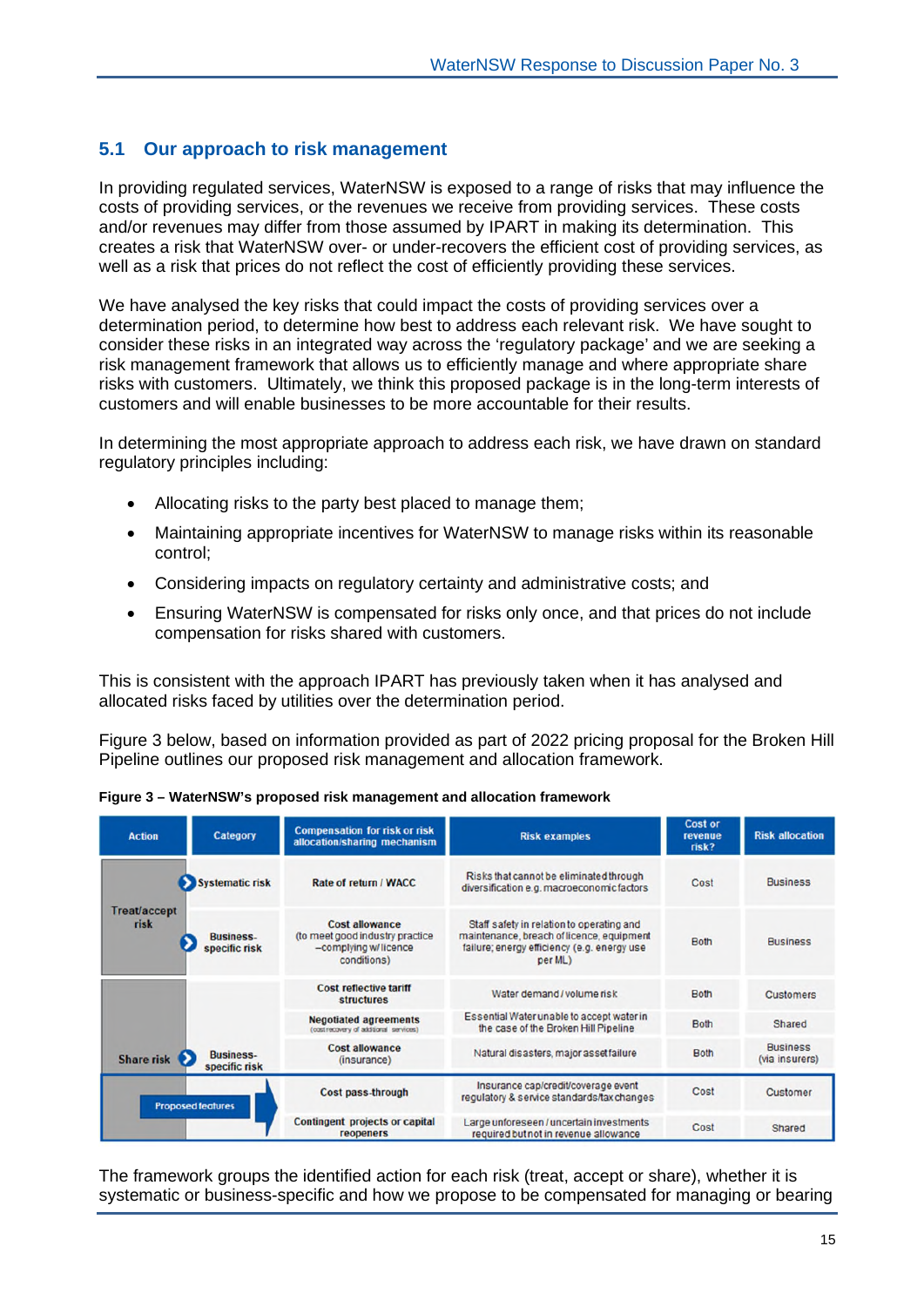the risk, or the mechanism for sharing the risk. We also summarise whether the risk affects our costs and/or revenues and whether it is allocated to WaterNSW, our customers or is shared.

In summary, after analysing the key risks and applying these principles, we are proposing the introduction of two key risk management mechanisms that we consider meets these regulatory principles. These are mechanisms to update access and usage prices during a determination period to manage movements in the efficient costs of specified events that could occur and are beyond the reasonable control of WaterNSW during a 2022 determination period.

These mechanisms (as highlighted in the box in Figure 3 above) are:

- Cost pass-throughs; and
- Contingent projects and capital reopeners.

### 5.1.1 Cost pass-throughs

Cost pass-through mechanisms are a common part of incentive based regulatory frameworks.<sup>9</sup> They are used to manage the risk associated with external events that occur within a determination period that are outside the control of the business, but have a material impact on costs and hence the financial position of the firm.

These risks are unable to be adequately managed through internal risk management, insurance or self-insurance. Examples can include major changes to regulatory obligations or natural disasters.

Cost pass-throughs provide a mechanism to allow regulators to review the efficient costs associated with events (after they have occurred) that could not be forecast as part of the revenue proposal and allow regulated businesses to recover the determined efficient costs to ensure that prices continue to reflect efficient costs.

The costs associated with pass-through events are those that would have been included in a determination had WaterNSW and IPART known with perfect foresight the scope, timing and efficient costs of the pass-through event in advance. For the majority of pass-through events, at least one element of the scope, timing or efficient costs of the event are unlikely to be known over a determination period.

Therefore, WaterNSW proposes a targeted cost pass-through framework to address the risk of defined exogenous events occurring during a determination period that may change the efficient costs of providing water services (i.e. such that efficient costs differ from those assumed by IPART in setting prices in a determination).

IPART has long-standing cost pass-through principles in place and has discretion under the IPART Act to define a cost pass-through mechanism.

The benefits of an effective cost pass-through framework include:

<sup>&</sup>lt;sup>9</sup> For instance, the regulatory framework for energy networks explicitly provides for the AER to approve cost passthroughs, contingent projects and reopeners. The ESCV also has a well-established "uncertain and unforeseen events" mechanism to account for events that were significant and uncertain or unforeseen at the time of the original determination.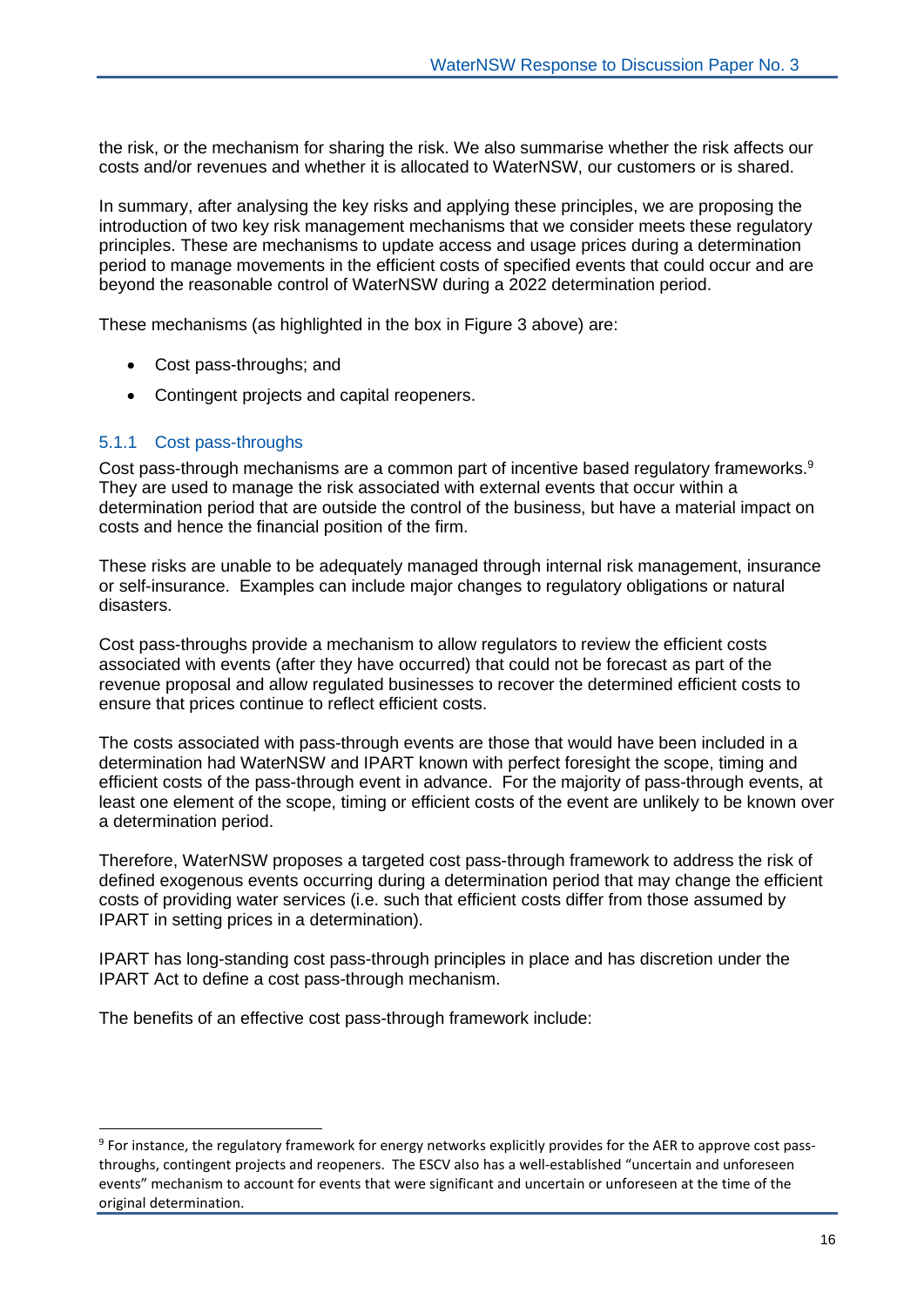- The ability to support longer determination periods; and
- A fair sharing of risk and keeping prices low at a determination. Pass-through costs are only faced by customers when (or if) a pass-through event occurs and IPART assesses the efficient costs to address the event.

### 5.1.2 Contingent projects and reopeners

The financial risk imposed on WaterNSW if a major investment is required during a regulatory period is significant if the costs are not recovered through IPART's determination process. Uncertainty around any unforeseen expenditure programs requires that WaterNSW consider risk mitigation strategies to address the financial and revenue uncertainty.

We believe it is in the long term interests of customers for IPART to introduce 'contingent projects' and 'reopeners' within IPART's regulatory framework. Currently contingent projects and capital expenditure reopeners are included in the National Electricity Rules ("**NER**") for electricity networks:

- The contingent project mechanism allows the regulator to exclude from the forecast expenditure established in the review a project which is uncertain, but which has a clearly defined trigger event, but to include it later if it is required; and
- The capital expenditure reopener mechanism allows for the inclusion of additional capital when the network business spends at least 5% more than the opening RAB.

A contingent project mechanism or a reopener has merit for addressing the risk of new (unfunded) investments; however, they do not form part of IPART's current regulatory framework.

### **Contingent project mechanism**

The AER is required by the NER to assess applications by energy network service providers ("**NSP**") to amend their revenue determination to include the revenue required for a contingent project. The NER sets out the requirements for businesses to lodge applications and the obligations on the AER in assessing those applications.

A contingent project is a project assessed by the AER as reasonably required to be undertaken, but which is excluded from the *ex-ante* capital expenditure allowance in a revenue determination because of uncertainty about its requirement, timing or costs. A revenue determination also identifies associated trigger events.

Should the trigger event occur, an NSP may apply to the AER during the regulatory period to amend the revenue determination to include forecast capital expenditure and incremental operating expenditure for the project.

The threshold is the greater of \$30 million or 5% of the annual revenue requirement in the first year.

The contingent event provisions operate on a limited basis where the nature of the expenditure is forecast at the time of the business's revenue proposal, but is contingent on a 'trigger event'.

As with pass-through events, contingent projects provide a mechanism to allow regulators to review the efficient costs associated with events (after they have occurred) that could not be forecast as part of the revenue proposal and allow regulated businesses to recover the determined efficient costs to ensure that prices continue to reflect efficient costs.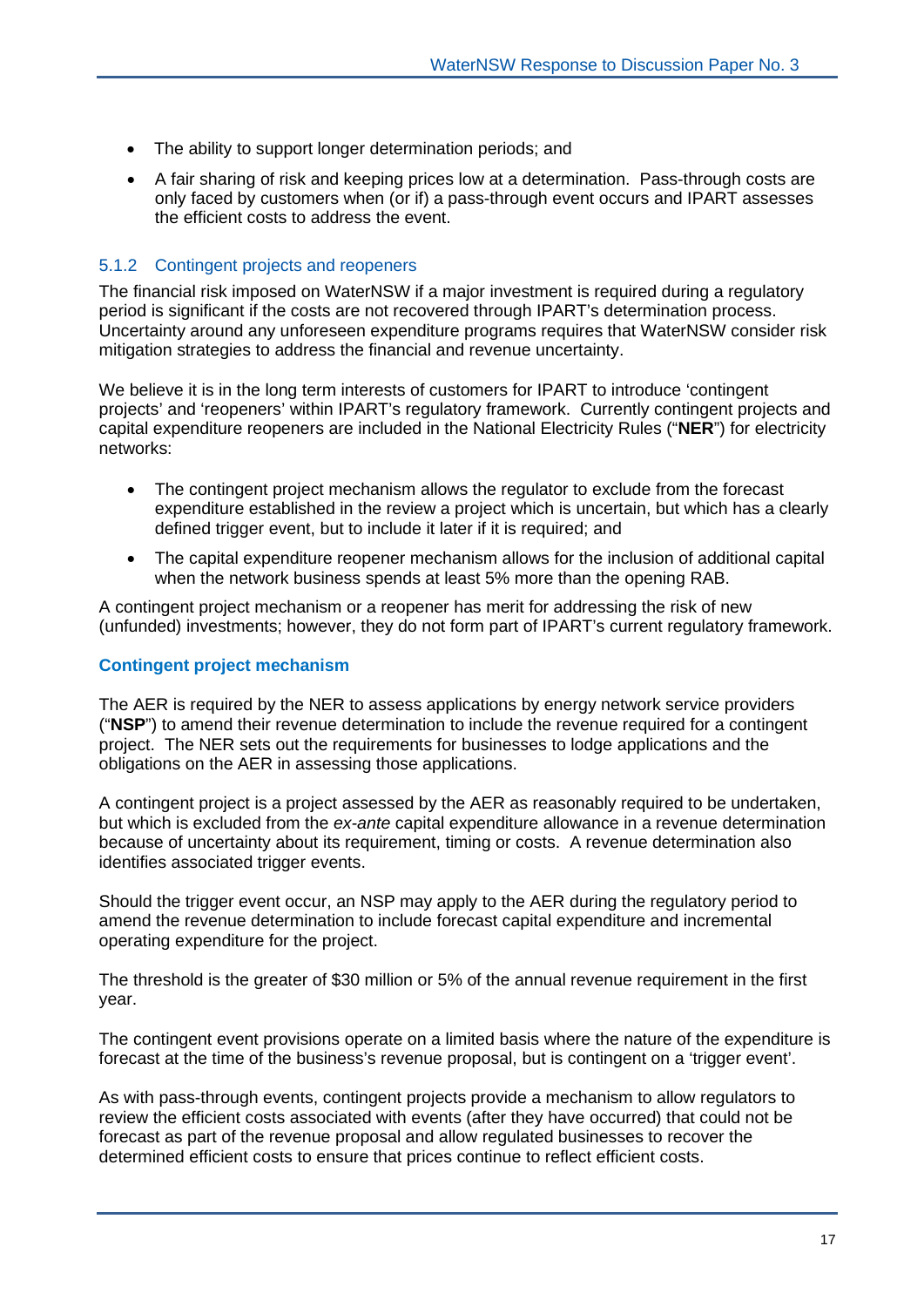### **Capital expenditure reopener**

When capital expenditure variations outside of a pre-determined threshold, that occur due to circumstances beyond a business's control, the business (or IPART) can request a targeted reset of the determination.

IPART has suggested that the criteria for a reopener are:

- 1. Impacting services current prices are (or will) affect the business's ability to provide services to customers; or
- 2. Cost reflectivity prices are no longer cost reflective.

WaterNSW agrees with these criteria and proposes that the pre-determined threshold for the request for targeted reset be specified as forecast capital expenditure that is at least 5% of the opening RAB value, consistent with the capital reopener requirements in the NER.

Our preference to manage the risk of large uncertain investments is for IPART to introduce both a National Electricity Market-style contingent projects mechanism and a reopener.

If IPART considers it is unable to introduce these mechanisms, other risk mitigation mechanisms such as reopening specific elements of a determination, rolling forward the expenditures in the Regulatory Asset Base ("**RAB**") for the subsequent determination (including funding costs) and or providing for shorter determination periods; however, we consider these to be 'second best" options to manage the risk of investing in large unfunded projects.

The availability of these risk mitigation mechanisms will provide appropriate incentives for businesses to invest in efficient infrastructure (e.g. at the optimal time and quantum) and not provide a disincentive to delay investment until the subsequent regulatory period.

We ask that IPART reconsider its approach to managing uncertainty and risk, particularly in light of a preference for longer regulatory periods and to ensure businesses have a reasonable opportunity to recover their efficient costs within and between regulatory periods.

### **5.2 How pricing and licensing reviews would fit together**

WaterNSW supports some alignment of the timelines for the pricing and licensing reviews, in recognition that the operating licence sets the minimum standards that are required to be in place for the pricing determination. Variations (i.e. improvements) to those minimum standards would be the subject of consultation with customers as part of the determination process.

As the operating licence sets minimum standards, it is important that any changes to the previous licence conditions are settled in sufficient time to enable WaterNSW to fully assess the efficient costs of meeting the standards and to include those expenditure programs into the forecast revenue and prices as part of the business's pricing proposal. WaterNSW suggests that the operating licence review should be completed at least 12 months prior to the submission lodgement date for the relevant pricing proposal.

With the implementation of the findings of this regulatory framework review, we envisage that the regulatory operating environment of the water businesses will evolve. Businesses will be engaging with customers more effectively and delivering the required services and standards.

In this scenario we note that the operating licence would merely be a formality that documents the minimum standards as a 'fail-safe' mechanism. With this in mind, we suggest that the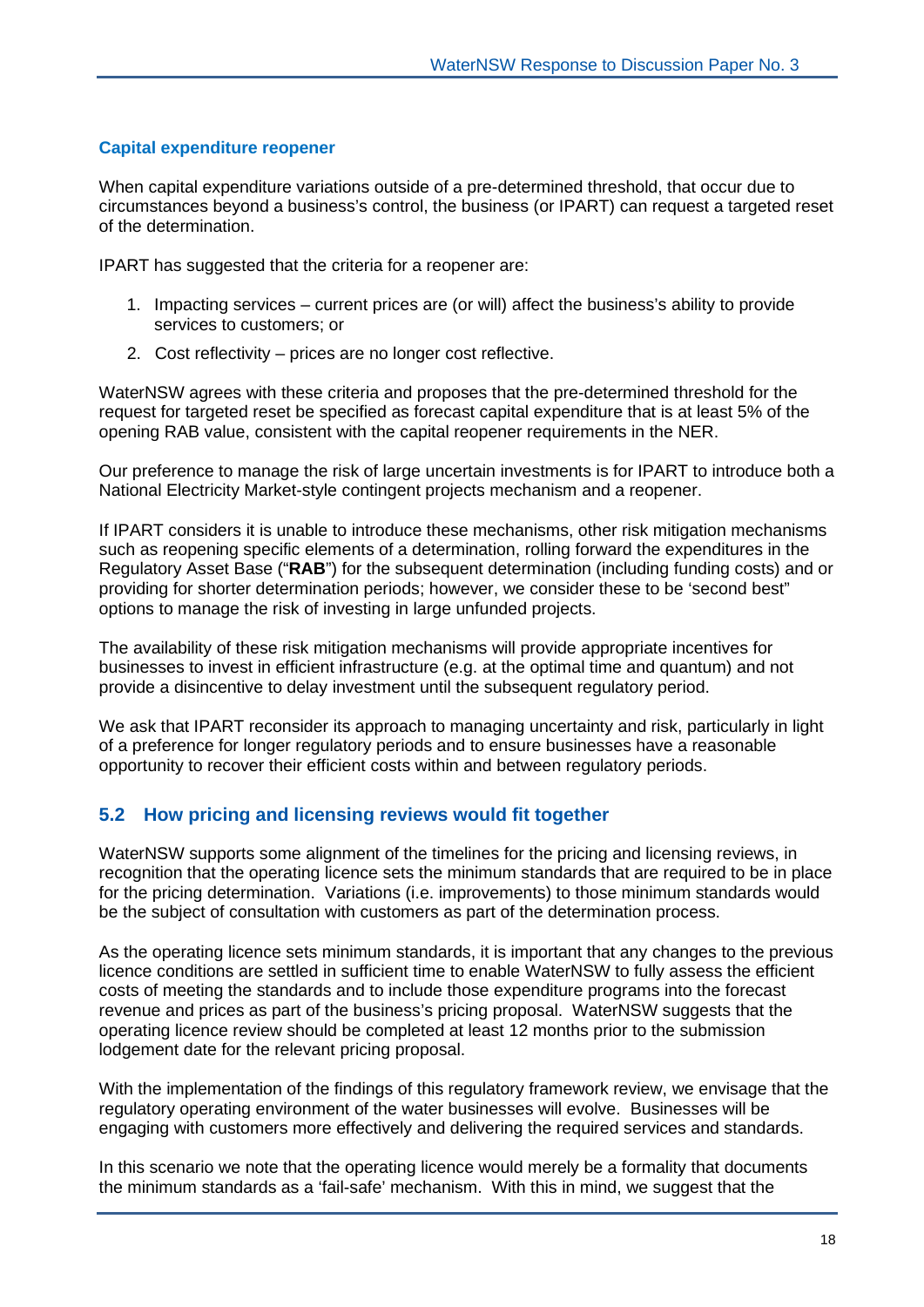licensing review should be undertaken on an exception basis rather than reassessing all elements in order to streamline regulatory processes and reduce costs for customers.

# **6. Funding innovation**

WaterNSW is committed to innovation and continuous improvement. We note, however, that more could be done if the in-built bias against innovation in the current regulatory framework (including through examples previously cited by IPART on the challenges of projects that 'fail' and the expenditure review process) are addressed.

### **6.1 We propose an innovation allowance based on the AER scheme**

In its discussion paper, IPART has not supported direct funding for innovative projects and has instead focussed largely on other incentives and customer engagement to promote additional innovation.

WaterNSW suggests that while these matters are not mutually exclusive, providing a small amount of funding for innovation is likely to lead to lower cost outcomes that are in customers' long-term interests.

In not supporting direct innovation funding, IPART noted that "*customers are absorbing the risk of potentially failed projects*'.

By their very nature, assessing new ways of doing things may result in some projects that fail and some that succeed. However, the upside of a successful project that reduces the costs of providing water services is likely to outweigh the pricing risk of failed projects. Providing some limited funding for innovation is likely to help overcome the inherent obstacles in the regulatory framework for businesses to pursue innovative outcomes.

There are significant potential benefits to consumers that would not be realised if the projects that would be funded by the allowance do not proceed. We hope IPART reconsiders its stance on this matter.

As noted by WaterNSW at the June 2021 Innovation workshop, the AER's May 2021 *DM Innovation Allowance Mechanism* ("**DMIAM**") provides 0.1% of annual building block revenue for each Transmission Network Service Provider ("**TNSP**") per regulatory period to fund research and development in demand management with the potential to reduce long-term network costs.<sup>10</sup>

In assessing whether to introduce an innovation allowance, the AER stated that:

*The objective of this Mechanism is to provide an allowance to TNSPs to undertake not fully proven demand management projects and programs. Such activities have a level of risk of not being able to deliver favourable outcomes. Thus, without this allowance, TNSPs may be less inclined to try out new ideas to manage their networks. While there is a risk that projects funded by the allowance may not result in a successful outcome, it is expected that some of the new initiatives will result in significant long-term benefits to consumers in reducing network investments. This means there are significant potential benefits to consumers that would not be realised if the projects that would be funded by the allowance do not proceed* (emphasis added)*. 11*

<sup>&</sup>lt;sup>10</sup> See WaterNSW presentation to IPART Innovation workshop, slide 7. The AER's incentive applies to regulated revenue (not operating expenditure as stated by IPART on page 40 of the discussion paper.  $11$  Ibid, page 11.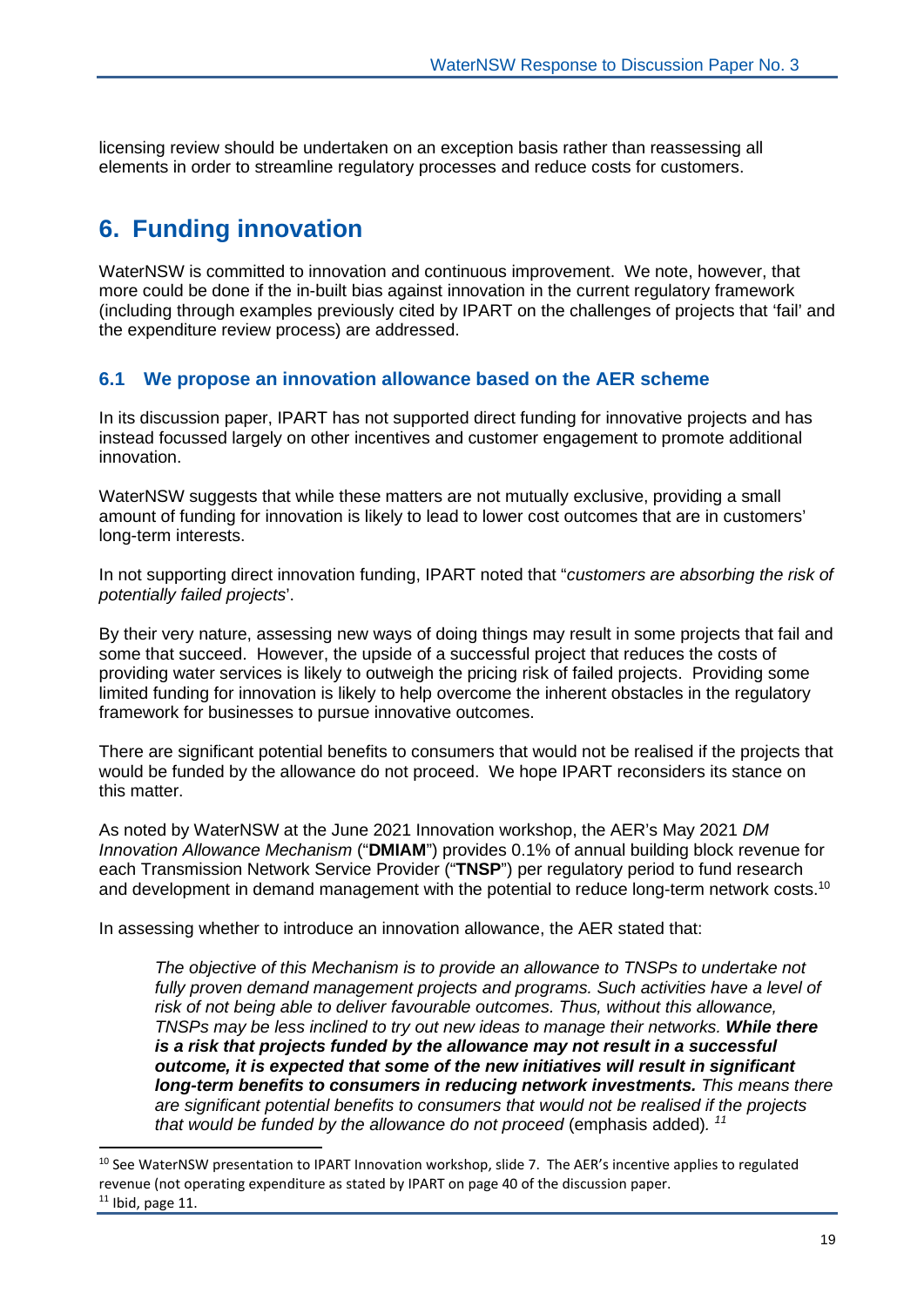While there may be some administrative challenges associated with introducing an innovation allowance, these are not insurmountable as demonstrated by the AER. We encourage IPART to reconsider its stance on introducing an innovation allowance that is in the long-term interest of customers and to reassess the approach recently adopted by the AER.

The AER's innovation allowance in recent decisions ranges from \$1.1 million to \$4.1 million over the regulatory period as illustrated in the table below:*<sup>12</sup>*

## Table 1 TNSPs' average annual actual revenue for 2006-2020 and indicative DMIAM allowance per regulatory control period (\$m. 2020-21)

|                                                          | <b>Powerlink</b> | <b>TransGrid</b> | AusNet (T) | <b>ElectraNet</b> | <b>TasNetworks (T)</b> |
|----------------------------------------------------------|------------------|------------------|------------|-------------------|------------------------|
| <b>Actual revenue</b>                                    | 785              | 640              | 557        | 281               | 187                    |
| Sum of average<br>annual revenue over<br>a 5 year period | 3,924            | 3,198            | 2,784      | 1,404             | 937                    |
| <b>Indicative DMIAM</b><br>allowance                     | 4.1              | 3.4              | 3.0        | 1.6               | 1.1                    |

Source: AER analysis: TNSP 2020 data report.

Under the current framework, 'learn by doing' projects that are not deemed 'prudent and efficient' by IPART and its consultants as part of the expenditure review process are likely to be disallowed and excluded from the setting of the revenue requirement.

In this instance, the businesses would be subject to the likely scenario of needing to absorb the costs of any 'failed' projects. In this case the business has the incentive to not pursue projects that are unlikely to withstand the expenditure review process, even though the learnings from the project could reduce the overall cost to serve.

We propose that, consistent with the AER's DMIAM, IPART provides innovation funding of 0.1% of the annual net revenue requirement over the determination period for bulk water services to Greater Sydney customers.

A strict application of the 0.1% innovation funding allowance adopted by the AER would provide approximately \$200,000 per year over the regulatory period to WaterNSW for Greater Sydney. This level of direct innovation funding would result in an impact of approximately **9 cents per year** on a Sydney Water residential customer's bill for innovation funding for WaterNSW.

We suggest that direct funding for innovation should complement, and not replace, any direct funding for specific programs identified in the business's proposal. For example, direct funding of our Science program as contained in the Greater Sydney and Rural Valleys determinations should be treated separately from the innovation allowance, as the latter provides an incentive to pursue additional innovation programs during the determination period.

<sup>12</sup> See AER May 2021 DM Innovation Allowance Mechanism

https://www.aer.gov.au/system/files/AER%20-%20Explanatory%20statement%20-

<sup>%20</sup>Transmission%20demand%20management%20innovation%20allowance%20mechanism%20- %20May%202021.pdf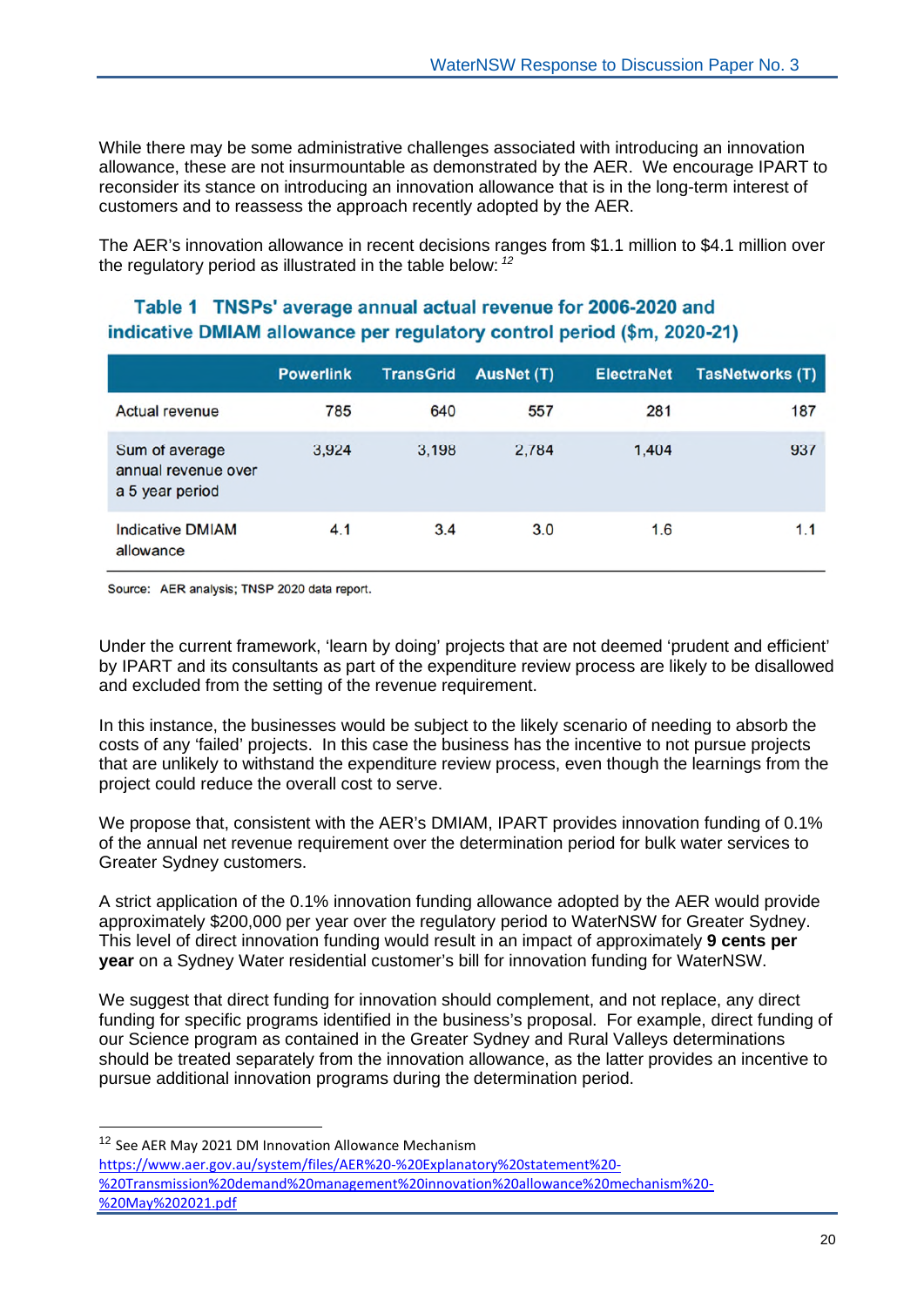We request IPART to reconsider its stance on direct innovation funding given the potentially significant gains from improved focus on innovation and the very modest impact the funding has on customer bills.

# **7. Supporting a long term focus**

WaterNSW supports and encourages IPART's approach of targeting outcomes that are in the long term interest of customers. This includes providing incentives for efficient investment at the optimal time and scale and minimising bill impacts for customers as a result of the investments.

Enabling a utility to propose measures to address long-term pricing or investment risks for IPART to review is appropriate and IPART should consider the merits of each proposal on a case-bycase basis.

The use of innovative measures to promote a longer term focus should be in the regulatory 'toolkit' and available by the utility to propose, and for IPART to accept. These measures would help ensure the business is able to invest in infrastructure at the appropriate time and to minimise customer bill impacts in the longer term (i.e. between multiple regulatory periods) than is readily catered for under the current framework. These mechanisms include:

- **Alternative depreciation profiles** while changing depreciation is available today, it tends to be limited to setting the amortisation rate for pricing purposes based on the technical life of the asset. While this is generally not an unreasonable approach (and is used by many regulators), what it can do is 'back-end load' the recovery of assets to future generations. This can have the effect of:
	- $\circ$  Lowering regulated revenues and prices in the short term, while shifting the likely recovery of the investment to future generations. This 'intergenerational inequity' pushes price instability to future customers;
	- o Pushing back the recovery of cash flows that can impact on the business's credit rating that in turn can lead to a higher cost of funding if the asset lives are longer than the lives used for accounting or tax purposes.

In recent IPART determinations, WaterNSW has seen the technical review consultants recommend, and IPART accept, longer asset lives for some key infrastructure assets. For instance, in our 2020 Greater Sydney Determination (and also applied in our 2021 Rural Valleys Determination) Atkins proposed, and IPART approved, extending the asset life for pipelines by 50% (from 80 to 120 years) and dams by 100% (from 100 to 200 years). We consider that IPART should review its approach to balancing the short term pricing impacts of extending asset lives with the longer term effects on investment and customer bills over many regulatory periods.

 **Annuities and or other funding alternatives** (e.g. 'escrow' or 'equalisation' funds') that bring forward and smooth the revenues and prices associated with large investments (e.g. once a project is approved rather than commissioned). Mechanisms that ensure no windfall gain or loss (i.e. maintain net present value neutrality) may be effective tools to support efficient investment while also facilitating bill stability over a longer period.

WaterNSW notes that it is not possible or practical to specify every conceivable investment need or funding / pricing option on an *ex ante* basis as part of this framework review. However, we consider that is appropriate for IPART to provide a utility with the ability to propose novel approaches at each determination to address its unique pricing and investment circumstances to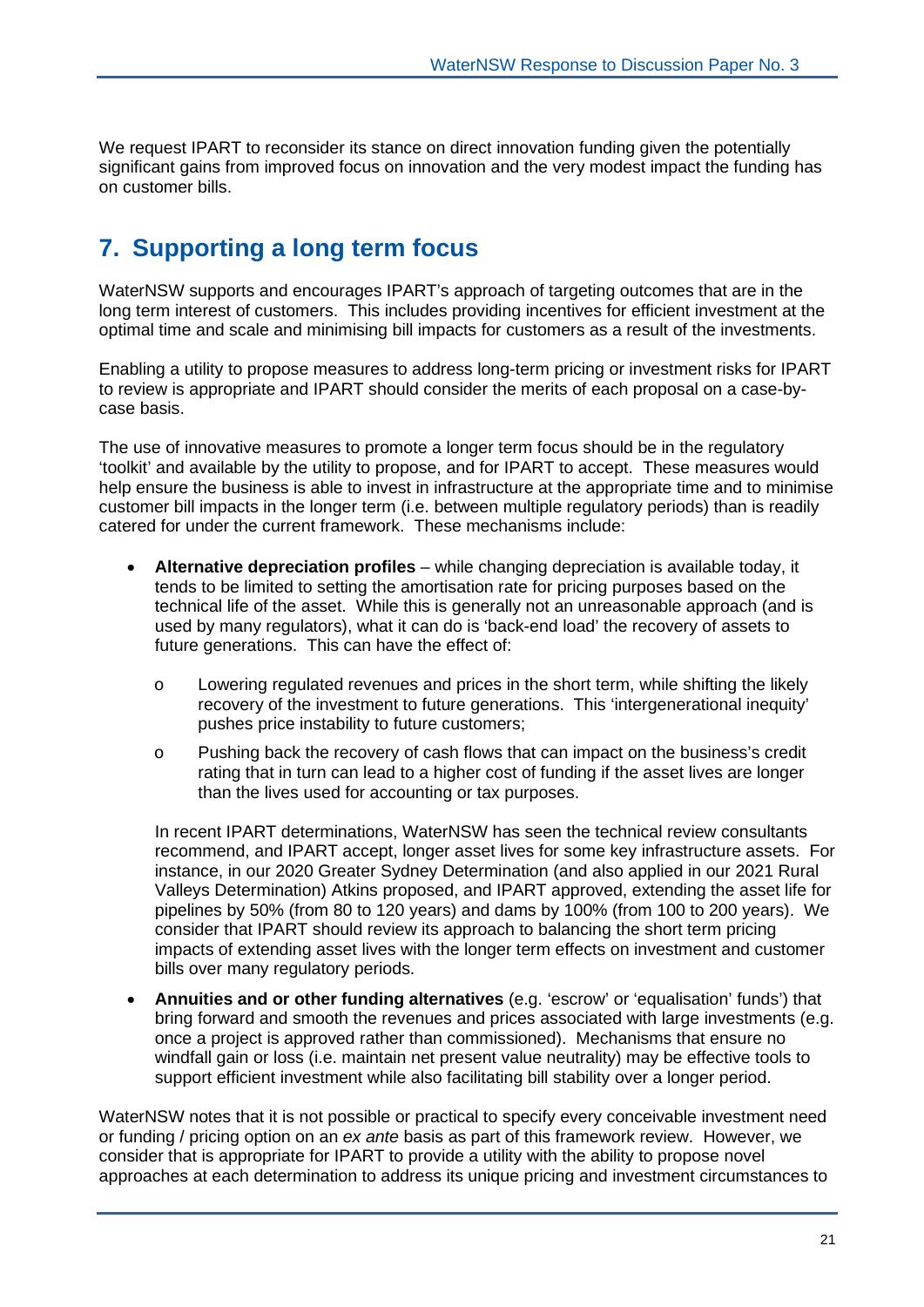deliver long term value to customers. This is a form of innovation that IPART should encourage and support.

By definition, it is in the long term interests of customers to provide opportunities for utilities to propose, and for IPART to accept, long term solutions to challenging problems that may not be catered for under the current framework. We suggest that any proposals by the business would be the subject of appropriate consultation with customers to assess whether the proposals are in their long term interest.

# **8. Responses to IPART's questions**

### **General IPART questions**

### *Q1 What are your overarching comments about our proposed approach?*

WaterNSW acknowledges and supports the collaborative approach that IPART has taken in reviewing the economic framework to ensure it remains fit for purpose. We support IPART's intent to ensure the regulatory framework leads to greater customer engagement, innovation and efficiency in the water sector.

IPART proposes to refine the economic framework based on the 'grading' of proposals drawing largely on the ESCV PREMO model supplemented by new incentive schemes primarily based on the AER's Better Regulation program. As discussed in this response, this is not WaterNSW's preferred approach.

However, if IPART maintains its overarching approach to the regulatory framework as outlined in the Discussion Paper, WaterNSW suggests several features that IPART should consider in Section 1.1 of this response.

IPART has assembled a regulatory package that draws on well-functioning elements of other regulatory regimes. We seek further information as to how the discrete elements would operate effectively as a package.

#### *Q2 Should separate funding for innovation be a part of our regulatory framework? If so, how would such a scheme be designed to promote a demonstrably better outcome for customers?*

Yes. An innovation allowance similar to the AER's Demand Management Innovation Allowance 0.1% of regulated revenues is an appropriate and minimalist approach to addressing the in-built bias against innovation in the current regulatory framework. There are significant potential benefits to consumers that would not be realised if the projects that would be funded by the allowance do not proceed.

WaterNSW's response to this question is provided in Section 6.

### **Framework design questions**

#### *Q1 How effectively would our 11 principles promote a better regulatory process, and support our customer value, cost efficiency and credibility framework?*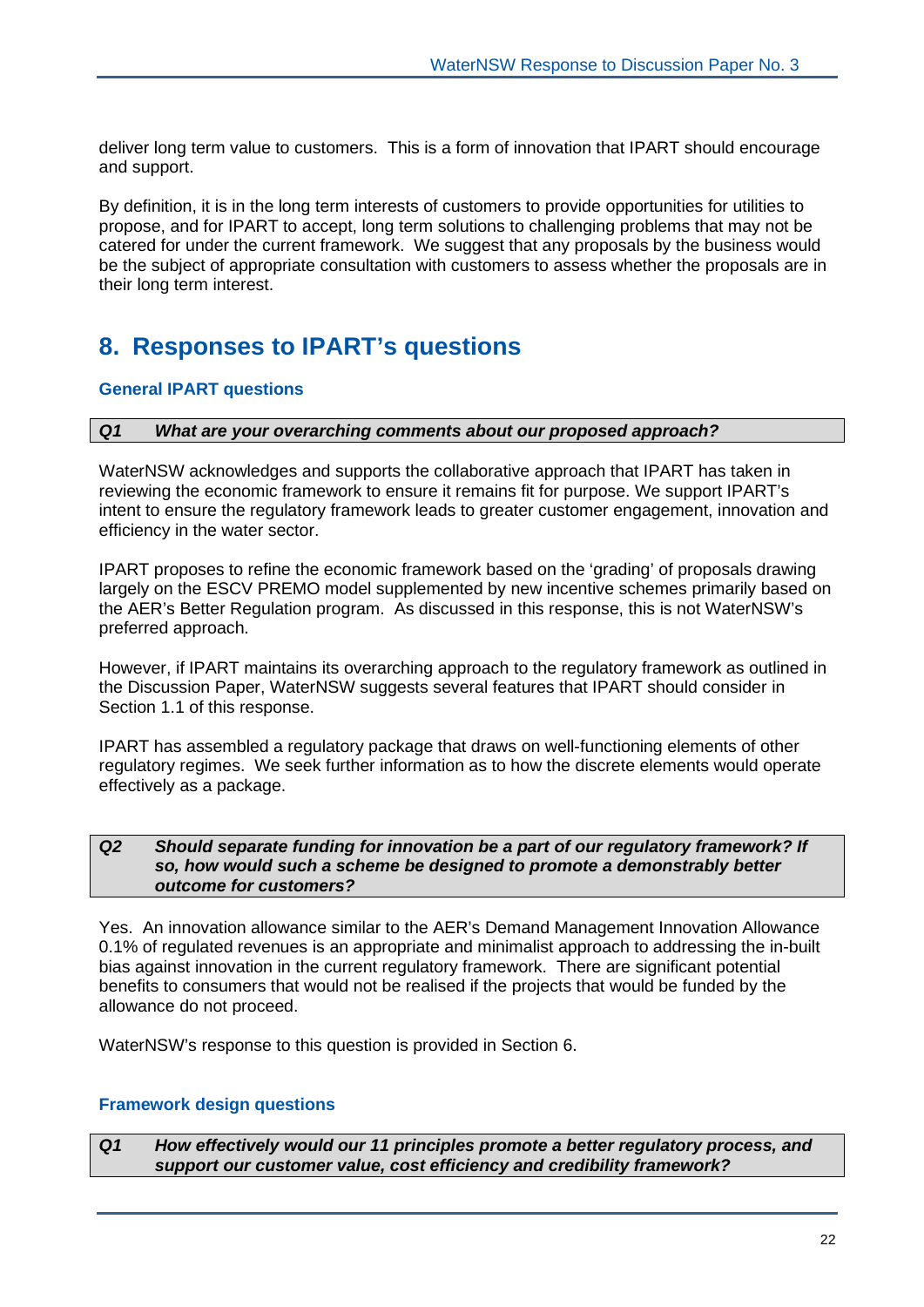WaterNSW does not support the approach to grading of proposals and as such we do not provide comment on IPART's 11 principles. We support a more tailored approach to regulatory determination process in recognition of the relatively small number of water utilities in NSW and the vastly different operating environments across the businesses.

### *Q2 How effectively would our proposed grades, and grading rubric, motivate businesses to develop proposals that promote customers' long-term interests?*

IPART proposes to refine the economic framework based on the 'grading' of proposals drawing largely on the ESCV PREMO model supplemented by new incentive schemes primarily based on the AER's Better Regulation program. As discussed in this response, this is not WaterNSW's preferred approach that focusses on more tailored reviews.

However, if IPART maintains its overarching approach to the regulatory framework as outlined in the Discussion Paper, WaterNSW suggests that IPART should:

- Place greater emphasis on reputational incentives rather than financial incentives as these are more likely to achieve IPART's objectives for greater engagement, efficiency, and innovation.
- Place less reliance on the grading of proposals and the financial rewards or penalties arising from discrepancies between the business's self-assessment and IPART's ultimate grading;
- If financial incentives are to be introduced, conduct a 'paper trial' for the next round of reviews to test the schemes with no financial rewards or penalties attached;

WaterNSW's overarching comments are provided in Section 1 of this response.

#### *Q3 How should an incentive matrix be structured to ensure water businesses provide maximum customer value for least cost?*

IPART's incentive matrix provides a larger 'stick' to penalise falling performance than the 'carrot' to drive improved performance. We question this element of the proposed framework and suggest, if IPART is to apply financial incentives linked to grading, that less focus is on rewarding or penalising discrepancies between the businesses' self-assessments and IPART's own grading of a proposal.

### *Q4 Should leading businesses receive financial incentives each time they achieve leading status? Should Sydney Water and Hunter Water receive financial incentives for achieving advanced status in the first round of reviews?*

WaterNSW considers that a more tailored approach to revenue setting is applied. We are not supportive of adopting a grading approach that is substantially similar to the ESCV"s PREMO model. We propose that a more tailored approach to regulation is adopted for the NSW water utilities in recognition of the relatively small number of firms with substantially different operating environments.

#### *Q5 Do you support a tiered regulatory approach based on the grade we assign a water business? If so, how effectively would our proposed approach tailor the regulatory approach to the different businesses we regulate?*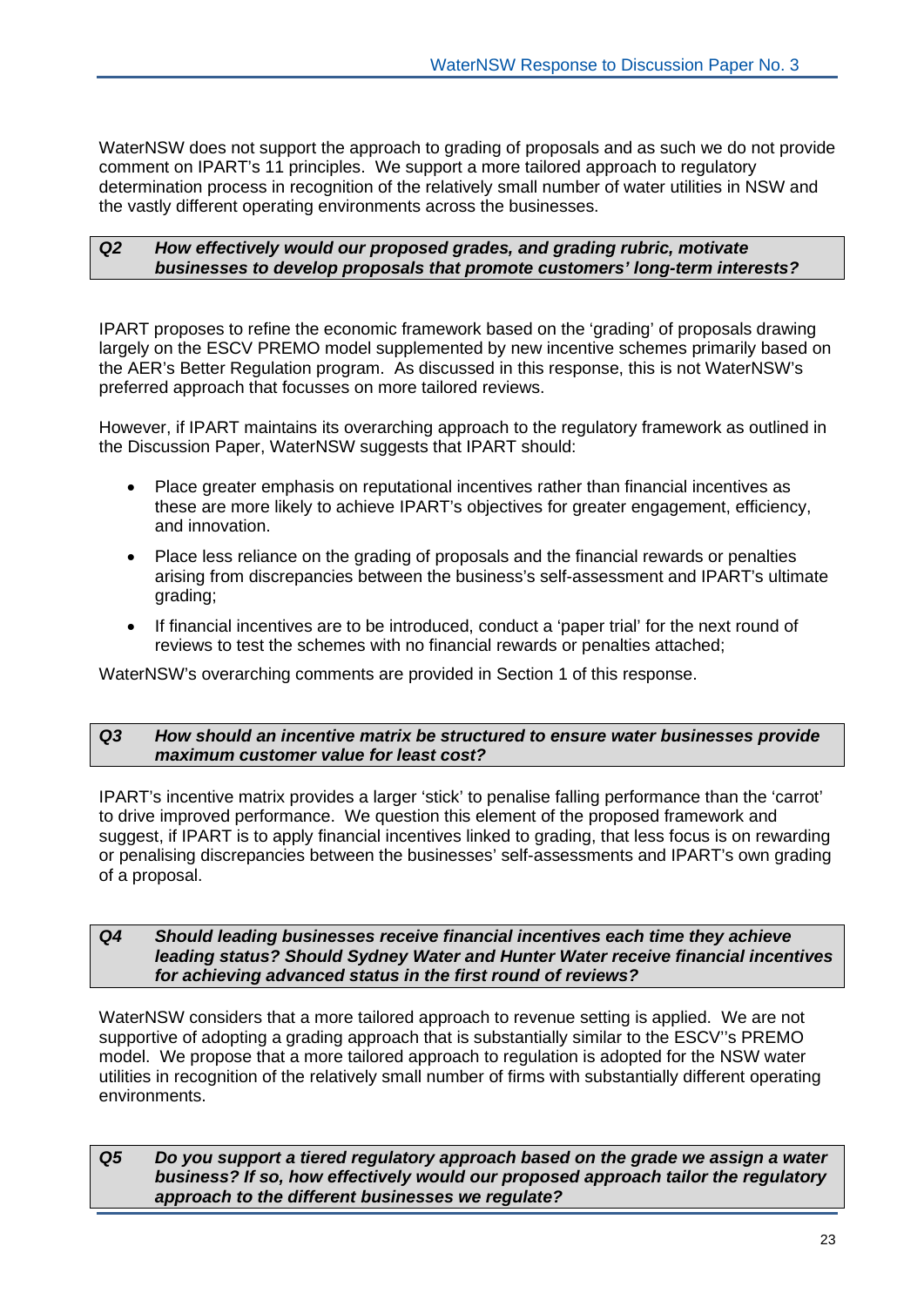No. WaterNSW considers that a more tailored approach to revenue setting is applied that is not based on the ESCV grading approach in recognition of the relatively small number of firms with substantially different operating environments in NSW compared to Victoria.

If IPART adopts its approach to gradings in the Final Report, WaterNSW identifies a number of features in Section 1.1 of this response that IPART should consider, including the availability of alternative forms of price control for all businesses and a greater focus on reputational incentives, particularly for 'standard' proposals.

### *Q6 Do you support a tiered use of ex post incentives to advanced and leading businesses?*

As per our response to Q5 above, while we don't support the approach to grading, if IPART adopts i gradings in the Final Report, WaterNSW identifies a number of features in Section 1.1 of this response that IPART should consider, including the availability of alternative forms of price control for all businesses and a greater focus on reputational incentives, particularly for 'standard' proposals.

We consider that reputational incentives are likely to be more effective than financial incentives in improving engagement, efficient and innovation in the NSW water sector.

#### *Q7 How effectively would our proposed use of ex post incentive schemes encourage cost reductions and improvements to service quality?*

WaterNSW generally supports the introduction of incentives that drive performance that is in the long term interests of customers. We consider that reputational incentives are likely to be more effective than financial incentives in improving engagement, efficient and innovation in the NSW water sector.

However, should IPART decide to introduce incentive schemes with financial rewards or penalties, we suggest that no financial incentives are applied until these schemes have been thoroughly tested and the likely impacts on outcomes established. That is, we suggest that 'paper trials' with no financial rewards or penalties are applied at the next round of reviews.

We encourage IPART to undertake a detailed consultation process to establish how any new incentive scheme may operate in isolation or in combination with other schemes, how the targets and rewards are set and what data are required for the scheme.

### *Q8 Given the new 3-3-6 model, should we make changes to the way pricing and licensing reviews align?*

WaterNSW supports some alignment of the timelines for the pricing and licensing reviews, in recognition that the operating licence sets the minimum standards that are required to be in place for the regulatory pricing determination. Improvements to those minimum standards would be the subject of consultation with customers as part of the determination process.

Our response is provided in Section 5.2.